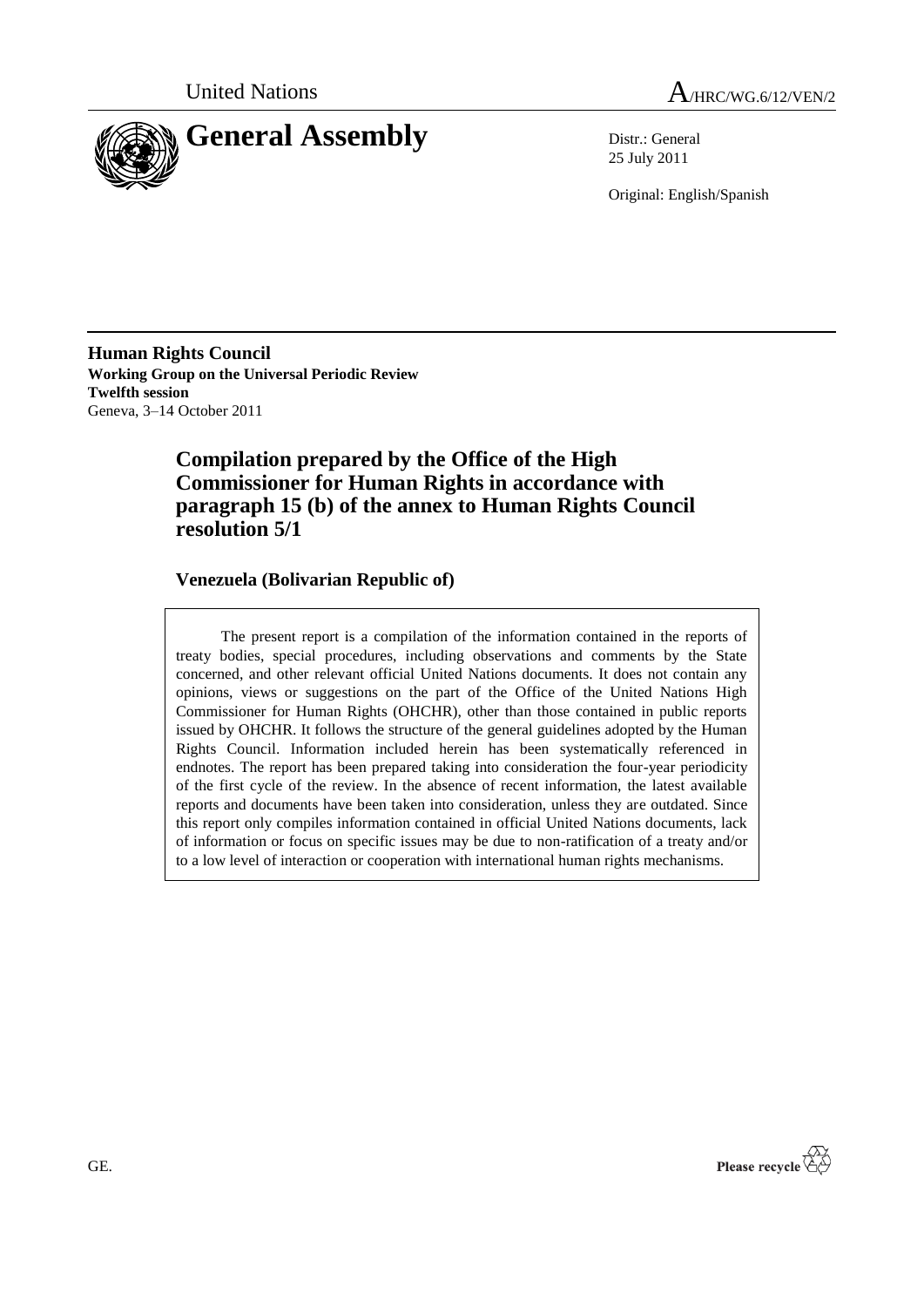# **I. Background and framework**

# **A. Scope of international obligations<sup>1</sup>**

| Universal human rights<br>treaties <sup>2</sup>                                             | Date of ratification,<br>accession or succession | Declarations/reservations                            | Recognition of specific<br>competences of treaty<br>bodies |
|---------------------------------------------------------------------------------------------|--------------------------------------------------|------------------------------------------------------|------------------------------------------------------------|
| <b>ICERD</b>                                                                                | 10 Oct. 1967                                     | None                                                 | Individual<br>complaints (art. 14):<br>Yes                 |
| <b>ICESCR</b>                                                                               | 10 May 1978                                      | None                                                 |                                                            |
| <b>ICCPR</b>                                                                                | 10 May 1978                                      | Reservation (art. 14)                                | Inter-State<br>complaints (art. 41):<br>N <sub>o</sub>     |
| <b>ICCPR-OP1</b>                                                                            | 10 May 1978                                      | Same reservation as<br>in ICCPR.                     |                                                            |
| <b>ICCPR-OP2</b>                                                                            | 22 Feb. 1993                                     | None                                                 |                                                            |
| <b>CEDAW</b>                                                                                | 2 May 1983                                       | Reservation (art. 29)                                |                                                            |
| OP-CEDAW                                                                                    | 13 May 2002                                      | None                                                 | Inquiry procedure<br>(arts. $8$ and $9$ ): Yes             |
| <b>CAT</b>                                                                                  | 29 July 1991                                     | None                                                 | Inter-State<br>complaints (art. 21):<br>Yes                |
|                                                                                             |                                                  |                                                      | Individual<br>complaints (art. 22):<br>Yes                 |
|                                                                                             |                                                  |                                                      | Inquiry procedure<br>$(art. 20)$ : Yes                     |
| <b>CRC</b>                                                                                  | 13 Sept. 1990                                    | Declaration (art. 21,<br>30)                         |                                                            |
| OP-CRC-AC                                                                                   | 23 Sept. 2003                                    | <b>Binding</b> declaration<br>under art. 3: 18 years |                                                            |
| OP-CRC-SC                                                                                   | 8 May 2002                                       | None                                                 |                                                            |
| Treaties to which Venezuela is not a party: OP-ICESCR, <sup>3</sup> OP-CAT (signature only, |                                                  |                                                      |                                                            |

2011), ICRMW, CRPD, OP-CRPD and CED (signature only, 2007).

*Other main relevant international instruments Ratification, accession or succession*

Convention on the Prevention and Punishment of the Crime of Genocide Yes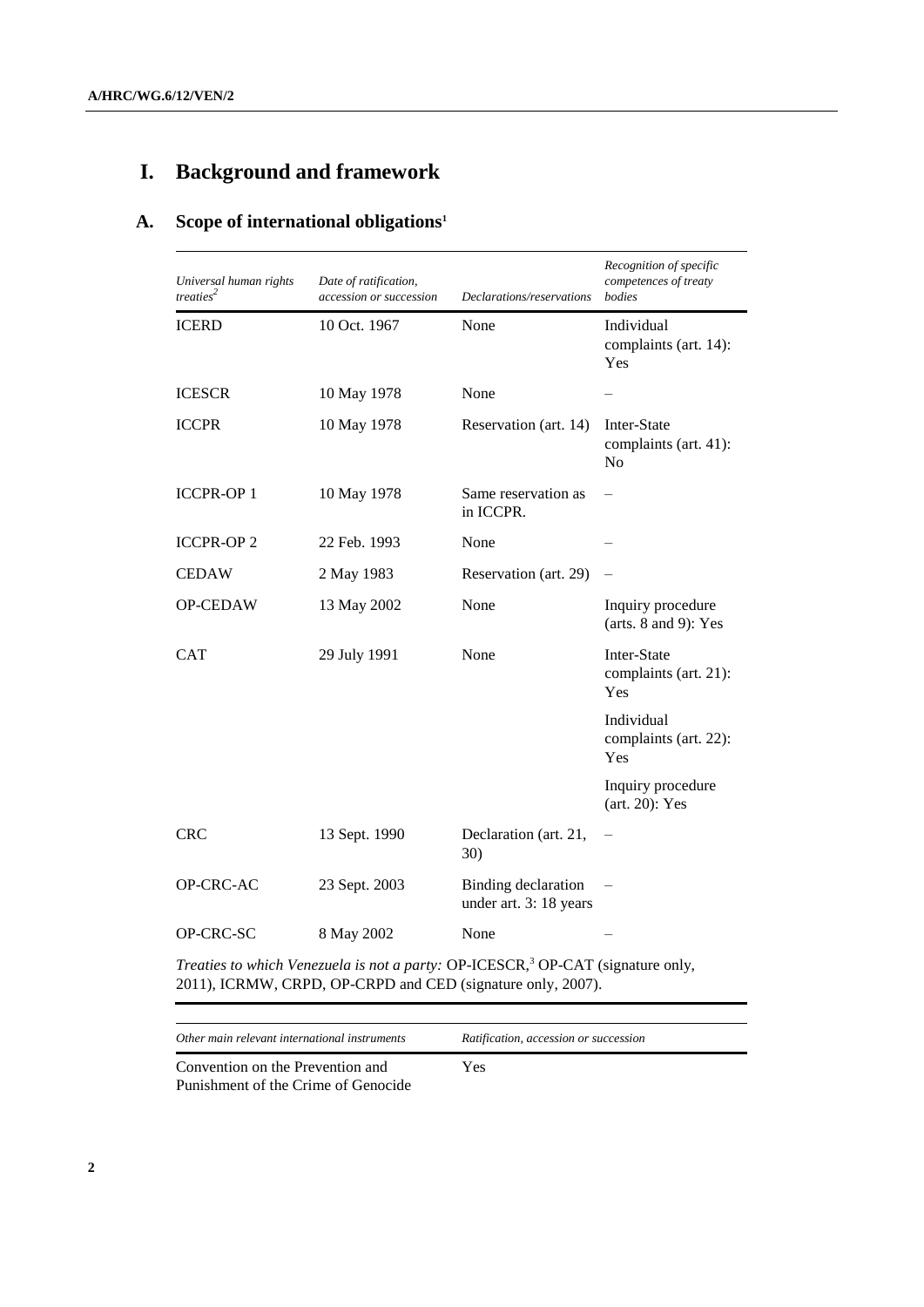| Rome Statute of the International Criminal<br>Court                                                                       | <b>Yes</b>                                                    |
|---------------------------------------------------------------------------------------------------------------------------|---------------------------------------------------------------|
| Palermo Protocol <sup>4</sup>                                                                                             | <b>Yes</b>                                                    |
| Refugees and stateless persons <sup>5</sup>                                                                               | No. Only 1967 Protocol relating to the<br>Status of Refugees. |
| Geneva Conventions of 12 August 1949 and Yes, except Additional Protocol III<br>Additional Protocols thereto <sup>6</sup> |                                                               |
| ILO fundamental conventions <sup>7</sup>                                                                                  | <b>Yes</b>                                                    |
| <b>UNESCO</b> Convention against<br>Discrimination in Education                                                           | <b>Yes</b>                                                    |

1. The Committee on the Elimination of Racial Discrimination (CERD),<sup>8</sup> in 2005, and the Committee on the Elimination of Discrimination against Women (CEDAW),<sup>9</sup> in 2006, encouraged the Bolivarian Republic of Venezuela to consider ratifying ICRMW.

2. En 2011, el Sistema de las Naciones Unidas en la República Bolivariana de Venezuela (SNU) informó que Venezuela no era parte en el Protocolo Facultativo de la Convención contra la Tortura y otros Tratos o Penas Crueles, Inhumanos o Degradantes.<sup>10</sup>

3. The Committee on the Rights of the Child (CRC), in 2007, recommended that Venezuela ratify CRPD and its Optional Protocol.<sup>11</sup>

4. In 2001, the Committee on Economic, Social and Cultural Rights (CESCR) encouraged Venezuela to ratify the Convention relating to the Status of Refugees, the Convention relating to the Status of Stateless Persons, and the Convention on the Reduction of Statelessness.<sup>12</sup>

#### **B. Constitutional and legislative framework**

5. CEDAW welcomed the adoption of the 1999 Constitution, which used non-sexist language, established the equality of rights between women and men in all spheres of life, and included specific provisions that protect the human rights of women.<sup>13</sup>

6. CERD welcomed the rights and principles contained in the Constitution, which established the multi-ethnic and multicultural nature of Venezuelan society and guaranteed the rights of indigenous peoples. $^{14}$ 

7. Once años después de su visita a Venezuela, el Relator Especial sobre la cuestión de la tortura y otros tratos o penas crueles, inhumanos o degradantes se mostró complacido, en 2008, por los progresos en la legislación para la protección de los derechos humanos y, en particular, para la prevención y la represión de actos de tortura.<sup>15</sup> El Relator Especial lamentó que aún no se hubiera tipificado a la tortura como delito específico en la legislación venezolana conforme a la definición prevista en el artículo 1 de la Convención contra la Tortura.<sup>16</sup>

#### **C. Institutional and human rights infrastructure**

8. The Defensoría del Pueblo of Venezuela was accredited with "A" status by the International Coordinating Committee of National Human Rights Institutions for the Promotion and Protection of Human Rights in 2002, which was reconfirmed in 2008.<sup>17</sup> In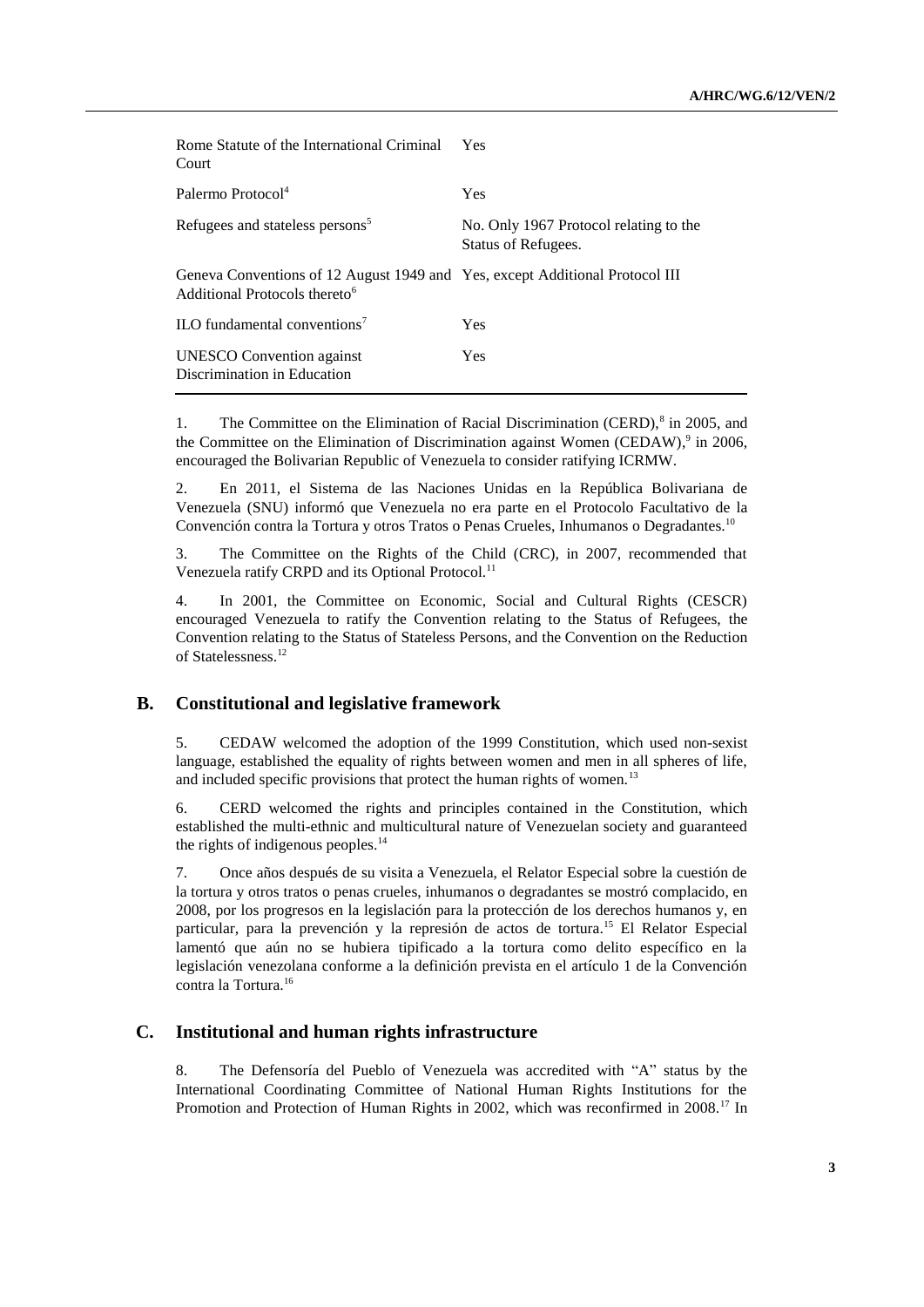2007, CRC recommended that Venezuela ensure the independence of the Defensoría del Pueblo in line with the Paris Principles.<sup>18</sup>

9. In 2007, CRC noted that Venezuela had established a Special Directorate for Children's and Adolescents' Rights in the Defensoría del Pueblo, but regretted its lack of presence across the country.<sup>19</sup>

10. CERD noted the establishment of specialized institutions to combat racial discrimination.<sup>20</sup>

#### **D. Policy measures**

11. El SNU informó que no existía un plan nacional de derechos humanos tal como lo establecía la Conferencia Mundial de Derechos Humanos de 1993 $^{21}$  y que aún existían brechas que superar para que las políticas públicas incorporaran plenamente la perspectiva de derechos humanos.<sup>22</sup>

12. El SNU indicó que el país había cumplido los Objetivos de Desarrollo del Milenio relativos a reducción de la pobreza extrema y acceso al agua potable y los sistemas de saneamiento, y que se estarían por alcanzar las metas relativas a educación primaria universal, equidad de género en el acceso a la educación y reducción de la mortalidad infantil.<sup>23</sup>

13. El SNU manifestó que se habían realizado esfuerzos para mejorar los derechos económicos y la participación social y política de las mujeres. Destacó la creación de instituciones y de programas sociales como el Banco Nacional de la Mujer , la Misión Vuelvan Caras y Madres del Barrio.<sup>24</sup> A pesar de estos avances, aún existía una brecha importante entre el marco político-legislativo y las condiciones necesarias para una adecuada implementación y evaluación de programas que garantizaran el ejercicio pleno de la ciudadanía de las mujeres.<sup>25</sup> CEDAW appreciated the various measures aimed at the advancement of women to a position of equality with men.<sup>26</sup>

14. CRC encouraged Venezuela to elaborate a comprehensive national plan of action for children in consultation with civil society and all other sectors concerned. Such a plan should have effective mechanisms for monitoring and the necessary resources.<sup>27</sup>

15. El SNU expresó que la inseguridad continuaba siendo uno de los principales desafíos para el Estado y que se requería la elaboración de políticas en materia de seguridad ciudadana con un enfoque de derechos humanos. En este contexto, era importante el impulso que el Poder Ejecutivo estaba dando a la reforma policial.<sup>28</sup>

# **II. Promotion and protection of human rights on the ground**

#### **A. Cooperation with human rights mechanisms**

#### **1. Cooperation with treaty bodies**

| Treaty body <sup>29</sup> | Latest report<br>submitted and<br>considered | Latest concluding<br>observations | Follow-up response     | Reporting status                                                |
|---------------------------|----------------------------------------------|-----------------------------------|------------------------|-----------------------------------------------------------------|
| <b>CERD</b>               | 2004                                         | August 2005                       | Overdue since<br>2006. | Combined<br>nineteenth and<br>twentieth report<br>overdue since |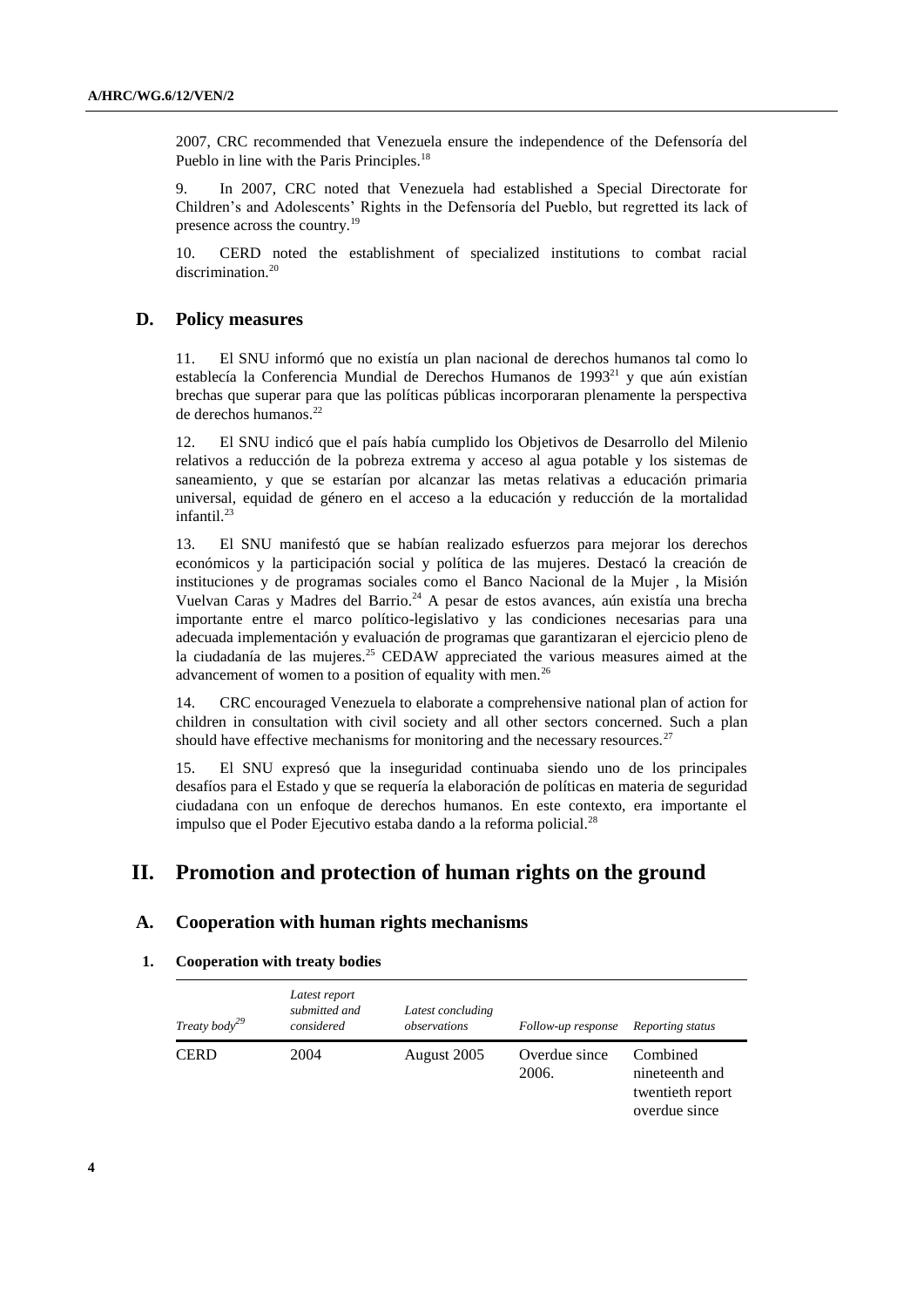| Treaty body <sup>29</sup> | Latest report<br>submitted and<br>considered | Latest concluding<br>observations | Follow-up response                                        | Reporting status                                         |
|---------------------------|----------------------------------------------|-----------------------------------|-----------------------------------------------------------|----------------------------------------------------------|
|                           |                                              |                                   |                                                           | 2008.                                                    |
| <b>CESCR</b>              | 1998                                         | April 2001                        |                                                           | Third report<br>overdue since<br>2006.                   |
| <b>HR</b> Committee       | 1998                                         | April 2001                        | Responses<br>received in<br>2002, 2003,<br>2004 and 2007. | Fourth report<br>overdue since<br>2005.                  |
| <b>CEDAW</b>              | 2004                                         | January 2006                      |                                                           | Seventh report<br>overdue since<br>2008.                 |
| <b>CAT</b>                | 2000                                         | November 2002                     |                                                           | Fourth report<br>overdue since<br>2004.                  |
| <b>CRC</b>                | 2006                                         | September 2007                    |                                                           | Third to fifth<br>report overdue<br>since April<br>2011. |
| OP-CRC-AC                 |                                              |                                   |                                                           | Initial report<br>overdue since<br>2005.                 |
| OP-CRC-SC                 |                                              |                                   |                                                           | Initial report<br>overdue since<br>2004.                 |

16. CRC encouraged the speedy submission of the State's overdue initial reports under both of the Optional Protocols to the Convention, if possible at the same time.<sup>30</sup>

### **2. Cooperation with special procedures**

| Standing invitation issued               | N <sub>0</sub>                                                                                                                                                                                                                                                                                                                                                                                                           |
|------------------------------------------|--------------------------------------------------------------------------------------------------------------------------------------------------------------------------------------------------------------------------------------------------------------------------------------------------------------------------------------------------------------------------------------------------------------------------|
| Latest visits or mission reports         |                                                                                                                                                                                                                                                                                                                                                                                                                          |
| Visits agreed upon in principle          | Special Rapporteur on the right to food<br>(dates to be agreed).                                                                                                                                                                                                                                                                                                                                                         |
| Visits requested and not yet agreed upon | Special Rapporteur on the promotion and<br>protection of the right to freedom of opinion<br>and expression (requested visit in 2003 and<br>2009), Special Rapporteur on extrajudicial,<br>summary or arbitrary executions (requested<br>visit in 2006 and 2008), Special Rapporteur<br>(previously Special Representative of the<br>Secretary-General) on the situation of<br>human rights defenders (requested visit in |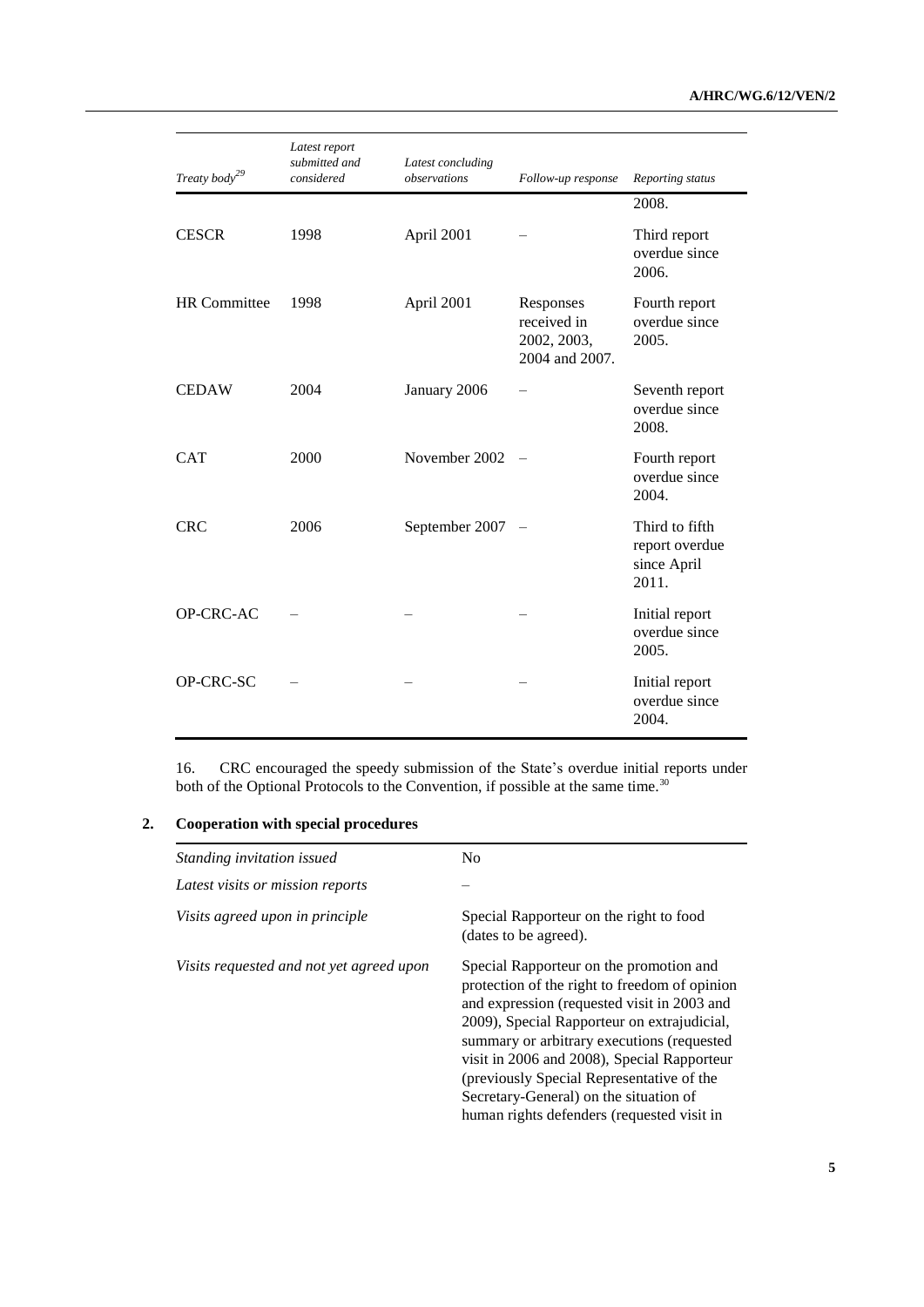|                                                           | 2007 and 2010).                                                                                                   |
|-----------------------------------------------------------|-------------------------------------------------------------------------------------------------------------------|
| Facilitation/cooperation during missions                  |                                                                                                                   |
| Follow-up to visits                                       |                                                                                                                   |
| Responses to letters of allegations and<br>urgent appeals | During the period under review, 30<br>communications were sent. The<br>Government replied to 22 communications.   |
| Responses to questionnaires on thematic<br>issues         | Venezuela responded to 7 of the 24<br>questionnaires sent by special procedures<br>mandate holders. <sup>31</sup> |

#### **3. Cooperation with the Office of the High Commissioner for Human Rights**

17. Venezuela is covered by the OHCHR Regional Office for South America (Santiago, Chile).<sup>32</sup> OHCHR assisted Venezuela in initiating the process for the ratification of CRPD<sup>33</sup> and provided training on the UPR to Government institutions, civil society and UNCT.<sup>34</sup>

18. Venezuela contributed financially to three humanitarian funds in 2004, 2006 and 2009, and to the United Nations Voluntary Fund for Victims of Torture and the United Nations Voluntary Trust Fund on Contemporary Forms of Slavery in 2007.<sup>35</sup>

## **B. Implementation of international human rights obligations**

#### **1. Equality and non-discrimination**

19. While noting the adoption of measures aimed at combating gender-role stereotypes, CEDAW was concerned about the persistence of stereotypical attitudes and patriarchal patterns of behaviour that undermined women's human rights in respect of the roles and responsibilities of women and men in family and in society.<sup>36</sup>

20. CEDAW recommended that Venezuela distinguish between general social and economic policies and programmes which also benefited women, and temporary special measures which were necessary to accelerate the achievement of de facto equality for women.<sup>37</sup>

21. CRC welcomed the creation of the Network of Afro-descendant Organizations but noted that there was a lack of reliable statistics related to the situation of the Afrodescendant population. It also noted that there were discriminatory practices against children of Afro-descendants.<sup>38</sup>

22. CRC recommended that Venezuela: ensure that all children with disabilities receive education and encourage their inclusion in regular schools; undertake an in-depth study on the prevention of disabilities; and promote and expand community-based rehabilitation programmes, including parent support groups.<sup>39</sup>

23. El SNU manifestó que no existían normas ni políticas que protegieran a las personas lesbianas, gays, bisexuales, transexuales e intersexuales del rechazo, la discriminación y las violaciones de sus derechos humanos.<sup>40</sup>

#### **2. Right to life, liberty and security of the person**

24. El Relator Especial sobre la cuestión de la tortura expresó en 2008 su preocupación por presuntas muertes de niños bajo custodia policial y por alegaciones de ejecuciones extrajudiciales cometidas por agentes estatales bajo el fenómeno de "ajusticiamiento de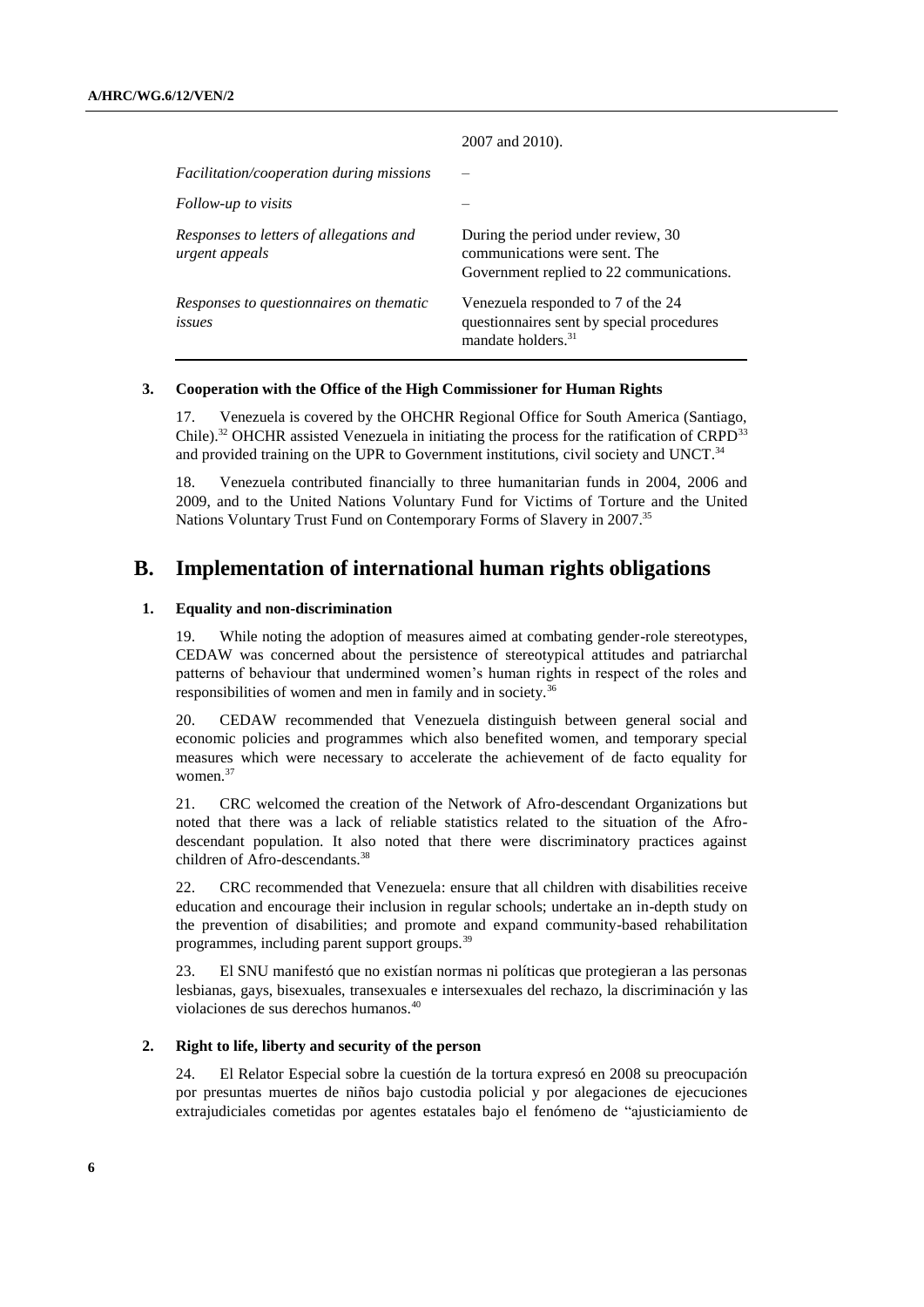delincuentes". El Relator Especial lamentó la supuesta ausencia de investigaciones prontas e imparciales con relación a muchos de estos casos.<sup>41</sup> CRC made similar observations.<sup>42</sup>

25. In 2011, the ILO Committee of Experts on the Application of Conventions and Recommendations deplored the high number of assassinations of trade union leaders and members and expressed its concern at the fact that the number of alleged assassinations provided by trade union organizations differed considerably from those emerging from the information provided by the Government.<sup>43</sup>

26. El Relator Especial sobre la cuestión de la tortura también expresó su preocupación por presuntos casos de tortura por parte de las fuerzas de seguridad. <sup>44</sup> CAT expressed similar concerns. <sup>45</sup> The HR Committee was pursuing dialogue with Venezuela on a case of arbitrary detention and ill-treatment during detention.<sup>46</sup>

27. El SNU manifestó su preocupación por la situación de las personas privadas de libertad. A pesar del Plan de Humanización del Sistema Penitenciario (2004), existían altos niveles de retardo procesal que generalmente desencadenaban manifestaciones de los internos. Era imperativo diseñar una política penitenciaria y proveer los recursos necesarios.<sup>47</sup>

28. El Relator Especial sobre la cuestión de la tortura manifestó su preocupación por la presunta ausencia de criterios de separación y clasificación de las personas privadas de libertad, situación que se encontraría relacionada con el hacinamiento y las deficientes condiciones de los establecimientos carcelarios.<sup>48</sup> En 2001, el Comité de Derechos Humanos manifestó preocupaciones similares<sup>49</sup> y recibió comentarios del Gobierno.<sup>50</sup> Asimismo, el Relator Especial llamó la atención, en 2010, sobre el aumento del 25% de muertes (352) y del 31% de lesiones (736) en las cárceles venezolanas en relación con las cifras de 2009. El Relator Especial añadió haber recibido información acerca de que en el Centro Penitenciario de la Región Centro-Occidental se organizarían riñas entre prisioneros en presencia de funcionarios encargados de hacer cumplir la ley en la cárcel.<sup>51</sup>

29. CRC noted programmes on violence against children but was concerned about allegations of ill-treatment, reported substandard conditions of prisons, and reports of children dying in custody.<sup>52</sup>

30. The HR Committee was concerned about the level of violence against women, and at the many allegations of rape or torture of women in custody by members of the security forces.<sup>53</sup>

31. CEDAW called upon Venezuela to ensure that perpetrators of violence against women were prosecuted and punished. It encouraged Venezuela to enhance effective access to legal aid for women from all regions, including indigenous women and women of African descent.<sup>54</sup>

32. CERD noted that in the centres of illegal gold prospecting in the upper Orinoco and the Casiquiare and Guainia-Río Negro basins there was evidence that indigenous children and adolescents were subjected to labour exploitation and the worst forms of child labour, including servitude and slavery, child prostitution, trafficking and sale.<sup>55</sup>

33. In 2007, the ILO Committee of Experts noted the enactment of various provisions penalizing the trafficking in persons and requested the Government to provide information on the effect given to them.<sup>56</sup> CRC recommended that Venezuela establish mechanisms that facilitate the implementation and monitoring of plans and programmes on the subjects of trafficking, sexual exploitation and sale of children.<sup>57</sup> While noting the establishment of the National Programme of Protection of Child Workers, CRC was concerned about allegations that children were involved in the worst forms of child labour in slavery-like conditions.<sup>58</sup>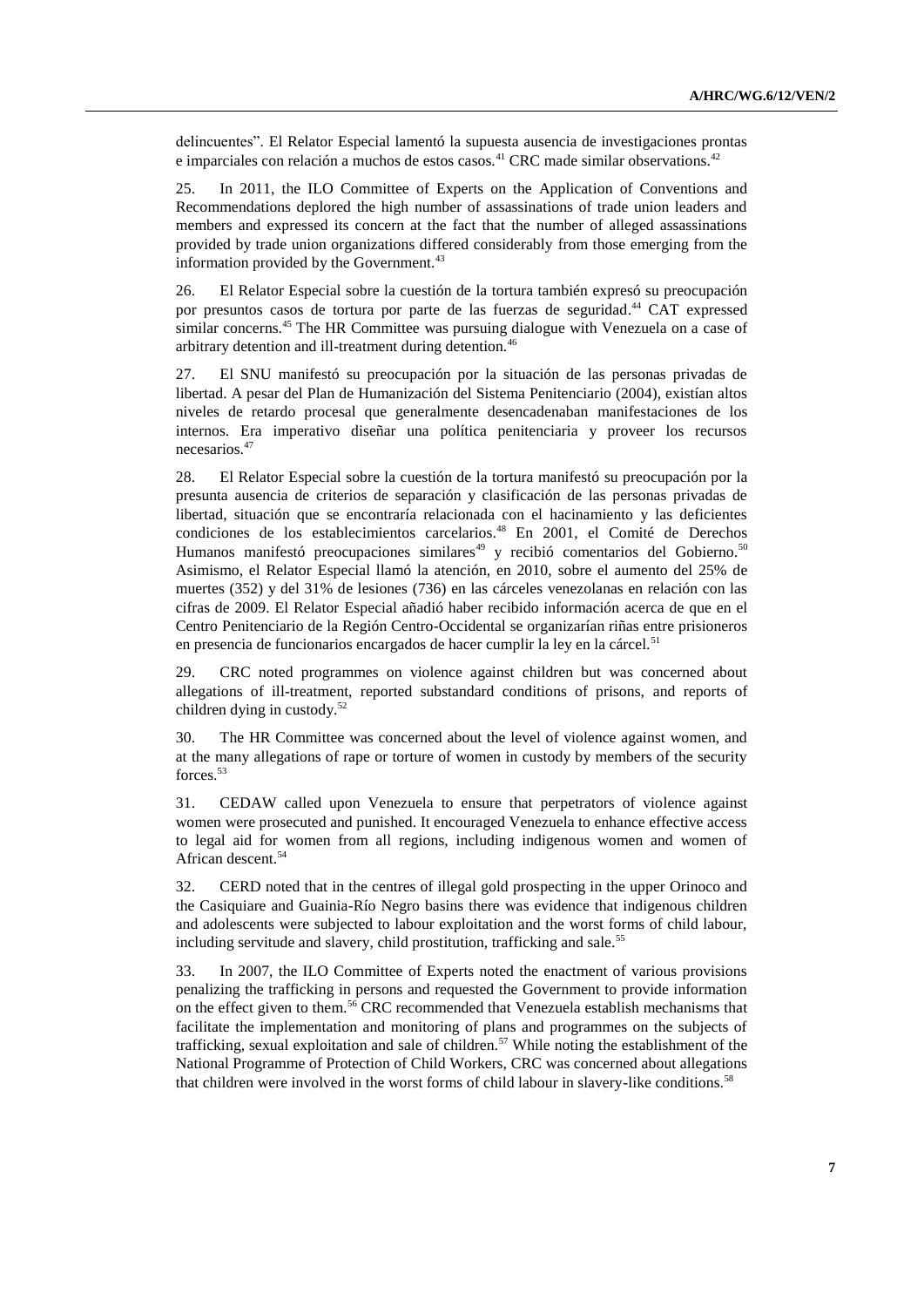34. CRC urged Venezuela to conduct awareness-raising campaigns against corporal punishment.<sup>59</sup>

35. CRC recommended that Venezuela ensure that street children were provided with adequate nutrition, shelter, health care and educational opportunities as well as adequate protection and assistance.<sup>60</sup>

#### **3. Administration of justice and the rule of law**

36. El SNU indicó que la provisionalidad de los jueces suponía una limitante y podía condicionar su independencia. El fortalecimiento institucional y material del Sistema de Administración de Justicia y la supresión de la provisionalidad en el nombramiento de jueces, como medidas para reforzar la independencia judicial, constituía un desafío para el Estado.<sup>61</sup> En 2001 el Comité de Derechos Humanos manifestó preocupaciones similares.<sup>62</sup>

37. El Relator Especial sobre la independencia de los magistrados y abogados llamó la atención del Gobierno en dos oportunidades durante 2009 en relación con una sentencia de la Sala Constitucional del Tribunal Supremo de Justicia que declaraba "inejecutable" un fallo de la Corte Interamericana de Derechos Humanos que ordenaba, entre otros elementos, la reincorporación de varios jueces provisionales de la Corte Primera de lo Contencioso Administrativo. La sentencia solicitaba asimismo al Poder Ejecutivo proceder a la denuncia de la Convención Americana sobre Derechos Humanos. El Relator Especial recordó que los principios de estabilidad e inamovilidad del juez debían aplicarse incluso a los jueces provisorios. El Relator Especial también recibió información sobre la existencia de fiscales provisorios que podrían ser despedidos sin que mediara ningún tipo de proceso.<sup>63</sup> En 2010, la nueva Relatora Especial agradeció la respuesta del Gobierno pero siguió preocupada por la vulnerabilidad de los fiscales y jueces provisorios.<sup>64</sup>

38. CRC recommended that Venezuela consider raising the age of criminal responsibility, and take all necessary measures to ensure that children be held in detention only as a last resort, as briefly as possible and separately from adults; that they not be subject to ill-treatment; and that the deprivation of liberty be reviewed on a regular basis.<sup>65</sup>

39. En septiembre de 2010 el Grupo de Trabajo sobre la detención arbitraria emitió la opinión 20/2010 relativa a la jueza María Lourdes Afiuni Mora quien, en diciembre de 2009, había decretado la liberación bajo caución de una persona detenida que había sido objeto de otra opinión del Grupo de Trabajo.<sup>66</sup> La jueza Afiuni fue arrestada por los Servicios de Inteligencia y Prevención y fue acusada de los delitos de corrupción, abuso de autoridad, asociación para delinquir y favorecimiento de evasión. El Grupo de Trabajo consideró que la privación de la libertad de la jueza Afiuni era arbitraria y pidió al Gobierno su libertad inmediata o someterla a un debido proceso, gozando la detenida de libertad provisional.<sup>67</sup> El Gobierno respondió señalando, entre otros elementos, que la jueza Afiuni había desconocido una resolución del Tribunal Constitucional e informó que las alegaciones referidas a atentados contra la vida de la jueza Afiuni no habían ocurrido.<sup>68</sup> Otros procedimientos especiales manifestaron su preocupación de que el arresto y la detención de la jueza Afiuni se hubieran llevado a cabo como represalia por el ejercicio legítimo de sus funciones constitucionales y hayan representado un intento de reprimir la independencia de jueces y abogados en el país.<sup>69</sup>

40. CERD noted with interest the existence of special courts to settle conflicts in accordance with the traditions and customs of indigenous peoples.<sup>70</sup>

#### **4. Right to marriage and family life**

41. CRC was concerned about the difference between the minimum age of marriage for girls (14 years) and boys (16 years) and recommended establishing the same minimum age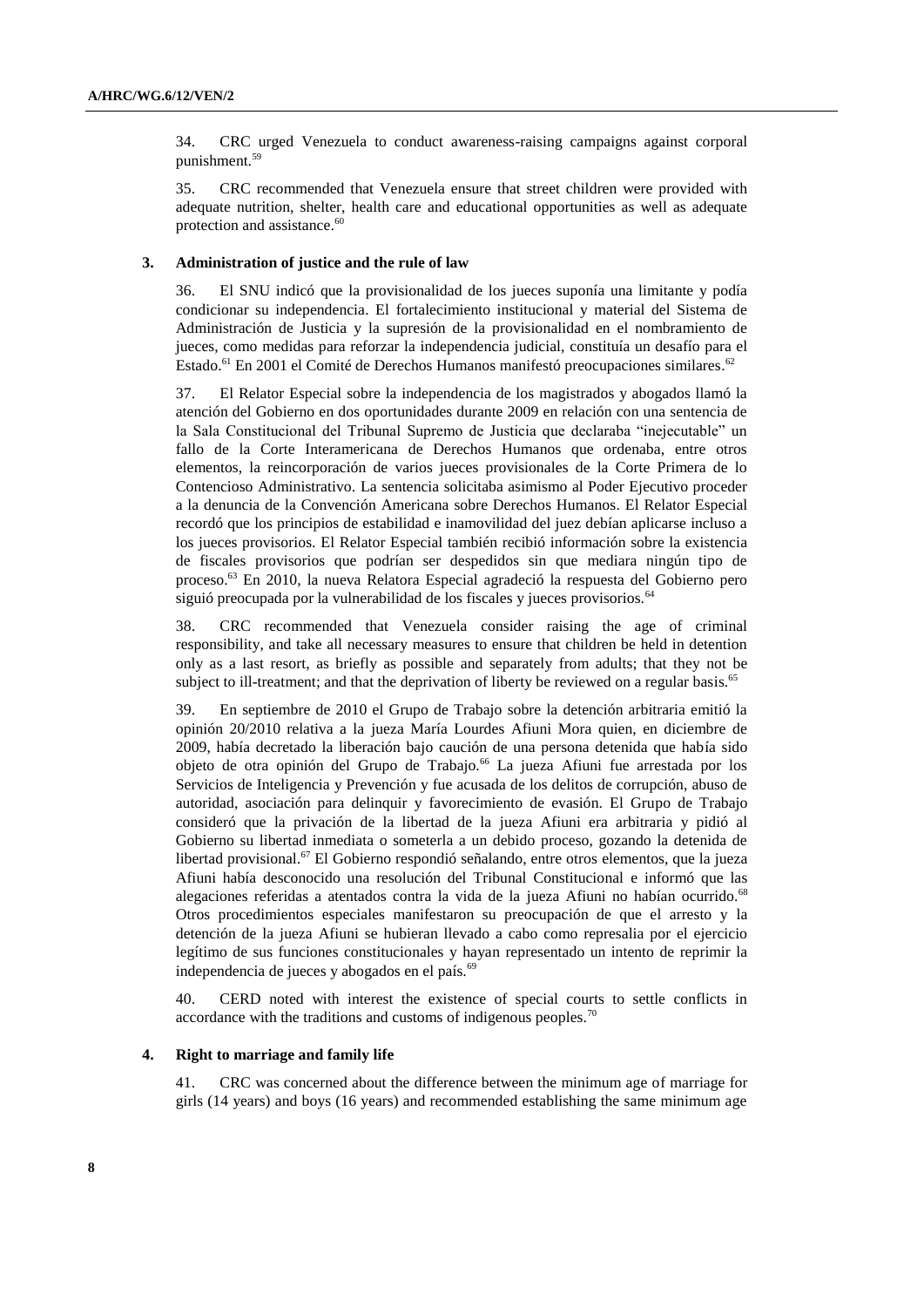and considering raising it to 18 years.<sup>71</sup> CEDAW<sup>72</sup> and the HR Committee<sup>73</sup> made similar recommendations.

42. CRC welcomed the various initiatives and achievements made in facilitating registration of children at birth, such as the National Plan for Identity entitled "*Yo Soy*"*. 74*

#### **5. Freedom of religion or belief, expression, association and peaceful assembly, and right to participate in public and political life**

43. In 2009 the Special Rapporteur on freedom of religion or belief brought to the attention of the Government information regarding acts of religious intolerance and violence against members of the Catholic and Jewish communities.<sup>75</sup> The Government sent a reply.<sup>76</sup>

44. In 2011, the United Nations Educational, Scientific and Cultural Organization (UNESCO) stated that the situation of the right to freedom of expression had deteriorated over the last years.<sup>77</sup> It noted that the Constitution recognized freedom of expression (arts. 57 and 58) but also established a number of prerequisites (art. 58) that were incompatible with the international human rights instruments.<sup>78</sup> Other legislation could also restrict the right to freedom of expression:<sup>79</sup> the Penal Code was reformed in 2005 to broaden the scope of the norms protecting the honor and reputation of State officials from the broadcasting of critical expressions that might be considered offensive (arts.  $147$  and  $148$ );<sup>80</sup> the Law on Social Responsibility in Radio and Television provided for seven restrictions on information that could be considered to "incite or promote hatred", "foment anxiety in the citizenry" or "ignore the authorities".<sup>81</sup> UNESCO recommended that Venezuela: reassess media legislation provisions to guarantee that it is not in contradiction with the Government's expressed commitment to defend freedom of expression; improve the safety of journalists; and investigate the crimes against media workers, and report on those investigations to counter impunity.<sup>82</sup>

45. Entre 2009 y 2010, el Relator Especial sobre la promoción y protección del derecho a la libertad de opinión y de expresión envió siete comunicaciones al Gobierno.<sup>83</sup> En julio de 2009, envió un llamamiento urgente en relación con la revocación de las licencias estatales a 285 emisoras de radio y televisión  $84$  y, en enero de 2010, envió otro llamamiento urgente en relación con el cierre colectivo de canales de televisión por cable.<sup>85</sup> En agosto de 2009, envió un llamamiento urgente en relación con el "Proyecto de Ley Especial contra los Delitos Mediáticos".<sup>86</sup> En enero de 2010, envió un llamamiento urgente en relación con el hostigamiento, la intimidación y las amenazas en contra de Globovisión.<sup>87</sup> El Relator Especial agradeció al Gobierno por su respuesta a esta última comunicación pero lamentó no haber recibido respuestas a varias comunicaciones enviadas entre  $2004$  y  $2010$ .<sup>88</sup>

46. UNESCO noted that the National Sovereignty and Self-Determination Law, reformed in December 2010, established that political freedom and national selfdetermination should be protected from any foreign interference, such as financial support, that might be intended to undermine the stability and functioning of democratic institutions. The Law instituted that political organizations, organizations for the defence of political rights or persons involved in political activities could only receive donations or contributions from national individuals or corporations. UNESCO noted that those limitations could affect the stability of NGOs that received international funds and that did not have any other income.<sup>89</sup> CEDAW was concerned that the requirement of double registration with civil and institutional entities, by sector, might constitute an obstacle for NGOs.<sup>90</sup>

47. El SNU informó que en materia de participación política de las mujeres se habían producido avances y retrocesos. Cuando en 2008 el Consejo Nacional Electoral aprobó la paridad de mujeres y hombres en las postulaciones, las mujeres obtuvieron casi el 50% de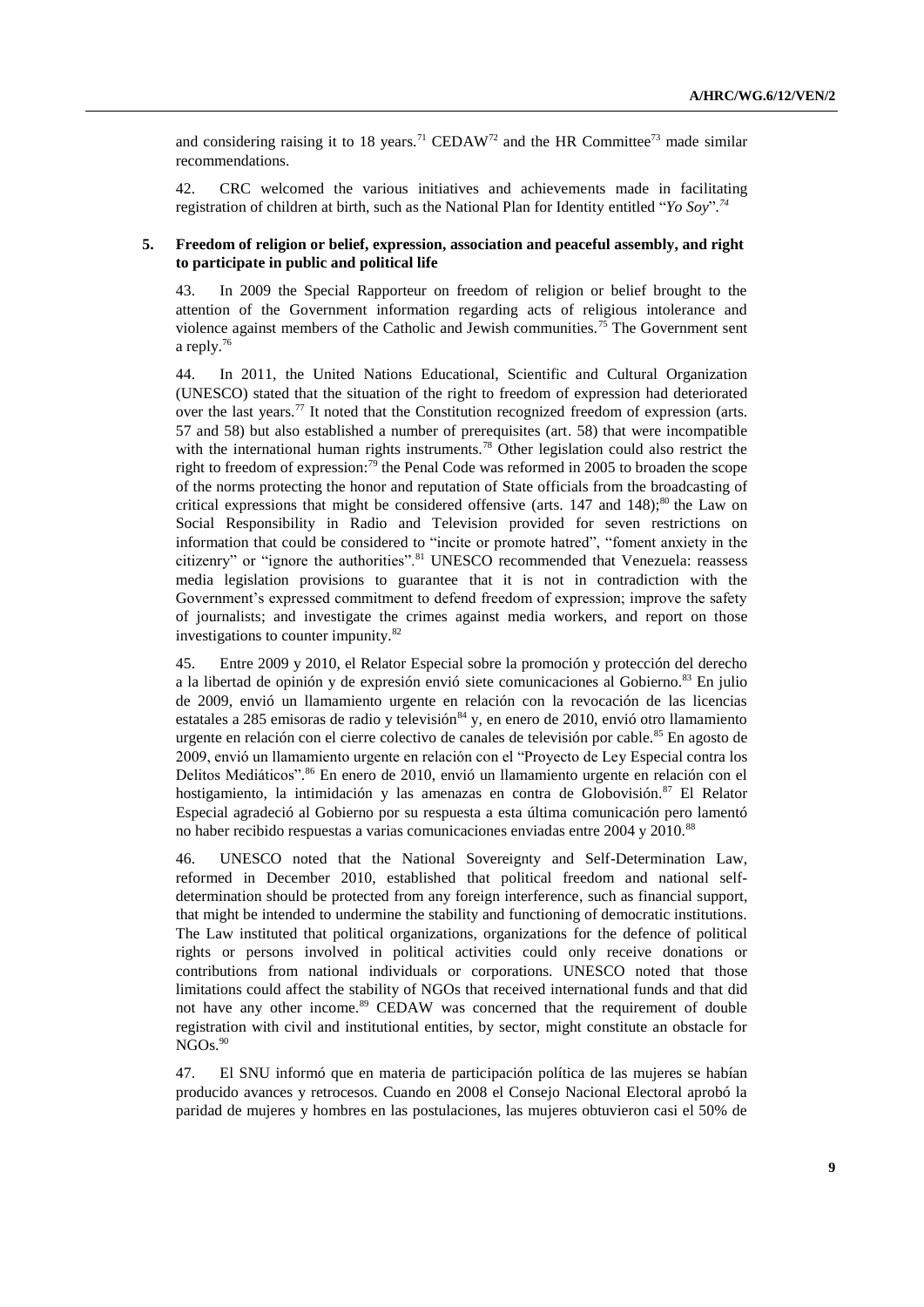los cargos elegibles, mientras que en las elecciones más recientes para la Asamblea Nacional - que no contaron con el instrumento de paridad en las postulaciones - la representación de mujeres fue inferior al 20%.<sup>91</sup>

48. CRC welcomed that young adolescents could vote at the municipal level at the age of 15 and the general practice that children were heard in judicial and administrative proceedings. It remained concerned that the creation of space for children to be heard was not stimulated sufficiently.<sup>92</sup>

49. CRC noted that the legislation guaranteed the right to information but was concerned about the quality of the television and radio programmes and their compatibility with a child rights approach. It was also concerned that indigenous children and children of Afro-descendants did not receive sufficient information relevant to their needs. It encouraged Venezuela to ensure that public programmes were consistent with children's rights in all sectors of the population. $93$ 

50. CERD noted progress in the interaction between the Government and NGOs representing Afro-descendants and the designation of 10 May as Afro-Venezuelan Day.<sup>94</sup>

#### **6. Right to work and to just and favourable conditions of work**

51. The ILO Committee of Experts noted the various provisions of the reformed Penal Code and other legislation which restricted the exercise of the rights to demonstrate and to strike, and which criminalized legitimate trade union activities, as well as the allegations that a climate of intimidation was being intensified towards workers and employers organizations and leaders which did not support the Government.<sup>95</sup> The HR Committee raised similar concerns in 2001.<sup>96</sup>

52. Furthermore, the ILO Committee of Experts urged Venezuela to take all necessary measures to protect workers in both the public and private sectors from discrimination on the grounds of political opinion, in accordance with Convention No. 111 (1958) concerning Discrimination in Respect of Employment and Occupation.<sup>97</sup> El SNU consideró como un importante avance el considerar nulo cualquier acto o medida de discriminación del patrono, fundada en razones de VIH/SIDA.<sup>98</sup>

53. The ILO Committee of Experts regretted, also, that nine years after its finalization, the bill to reform the Basic Labor Act to eliminate restrictions on the rights granted by Convention No. 87 (1948) concerning Freedom of Association and Protection of the Right to Organise, had still not been adopted by the National Assembly, despite enjoying tripartite consensus.<sup>99</sup>

54. CEDAW was concerned about the persistent wage differential between women and men and about the insufficient understanding of the principle of equal pay for work of equal value.<sup>100</sup>

#### **7. Right to social security and to an adequate standard of living**

55. CRC welcomed State efforts to reduce poverty through its social programmes, especially through the missions, but remained concerned that children continued to be most affected by poverty.<sup>101</sup>

56. El Marco de Asistencia de las Naciones Unidas para el Desarrollo (MANUD) 2009- 2013 informó que a pesar de las políticas de inclusión las disparidades en Venezuela seguían siendo importantes.<sup>102</sup> CERD reiterated its concern at the persistence of profound structural inequalities which affected Afro-descendants and indigenous peoples.<sup>103</sup>

57. El SNU expresó que se habían cumplido las metas de reducción de la pobreza extrema y la mejora del acceso al agua potable y los sistemas de saneamiento. Sin embargo,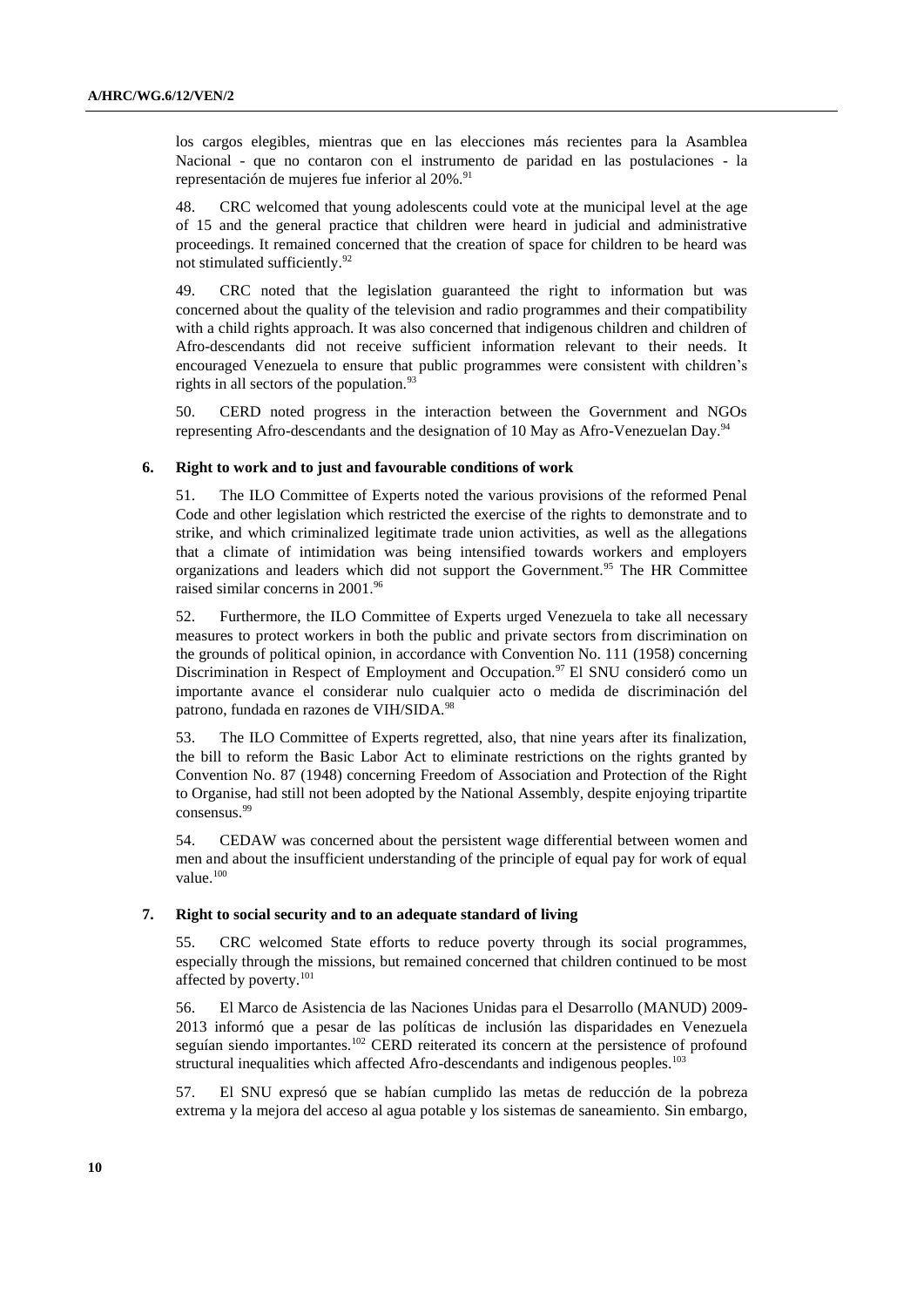quedaban por resolver la sostenibilidad institucional y la mejora de la calidad de los servicios.<sup>104</sup>

58. El SNU indicó que los esfuerzos para fortalecer el acceso de la población a alimentos en cantidad suficiente habían mejorado los niveles de nutrición, aunque éstos no necesariamente fueran los más adecuados para una alimentación balanceada.<sup>105</sup>

59. En cuanto a la salud, el SNU explicó que la falta de un sistema unificado que universalizara las políticas estatales ha sido una de las limitantes para el pleno goce del derecho a la salud.<sup>106</sup>

60. CRC recommended that Venezuela strengthen its efforts to reduce neonatal and maternal mortality throughout the country by providing quality care and facilities; continue to address the problem of malnutrition and low vaccination rates; and integrate the Barrio Adentro health mission and the public health network so they complement each other.<sup>107</sup>

61. CEDAW urged Venezuela to ensure effective access of women to sexual and reproductive health services, particularly to young women, women from rural areas, indigenous women and women of African descent.<sup>108</sup> The HR Committee expressed concern about the criminalization of all non-therapeutic abortion, particularly in the light of unchallenged reports that many women were undergoing life-threatening illegal abortions.<sup>109</sup>

#### **8. Right to education**

62. UNESCO stated that Venezuela recognized education as one of the basic human rights and a fundamental social obligation of the State. The existing constitutional and legal framework provided for quality education, respect for the principles of non-discrimination, cultural diversity, participation, inclusiveness, the best interest of the child and social justice.<sup>110</sup> El SNU informó que la tasa de alfabetización se había incrementado notablemente.<sup>111</sup>

63. Por su parte, el SNU manifestó que, sin perjuicio de los avances logrados, quedaba por mejorar la desigual distribución de oportunidades de educación que todavía afectaba principalmente a algunos segmentos de la población con más bajos recursos.<sup>112</sup>

64. CRC welcomed that children's education was a top priority of the Government's policies and that progress was evident. It remained concerned however that enrolment rates were still not satisfactory; dropout was high after the first grade; enrolment rates for indigenous children, Afro-descendants and children living in rural areas were low; refugee and asylum-seeking children faced obstacles in continuing their education; and that the quality of education was unsatisfactory.<sup>113</sup>

#### **9. Minorities and indigenous peoples**

65. El SNU reconoció que los pueblos indígenas gozaban de derechos específicos que buscaban saldar la deuda histórica de colonización y discriminación. A la vez, hubo importantes avances institucionales como la creación del Ministerio del Poder Popular para los Pueblos Indígenas. No obstante, el avance en la implementación de las normas había sido limitado y los resultados en la práctica ambiguos, debido a las dificultades para elaborar políticas con enfoque intercultural, así como a la carencia de una plataforma de diálogo continuo entre el Estado y los pueblos indígenas.<sup>114</sup>

66. El SNU añadió que se requería implementar políticas dirigidas a fortalecer la educación intercultural bilingüe, la educación en derechos humanos en idiomas indígenas y la extensión de campañas educativas sobre salud sexual y reproductiva dirigidas a las poblaciones rurales, indígenas y afrodescendientes que tomaran en cuenta el enfoque de género e intercultural.<sup>115</sup>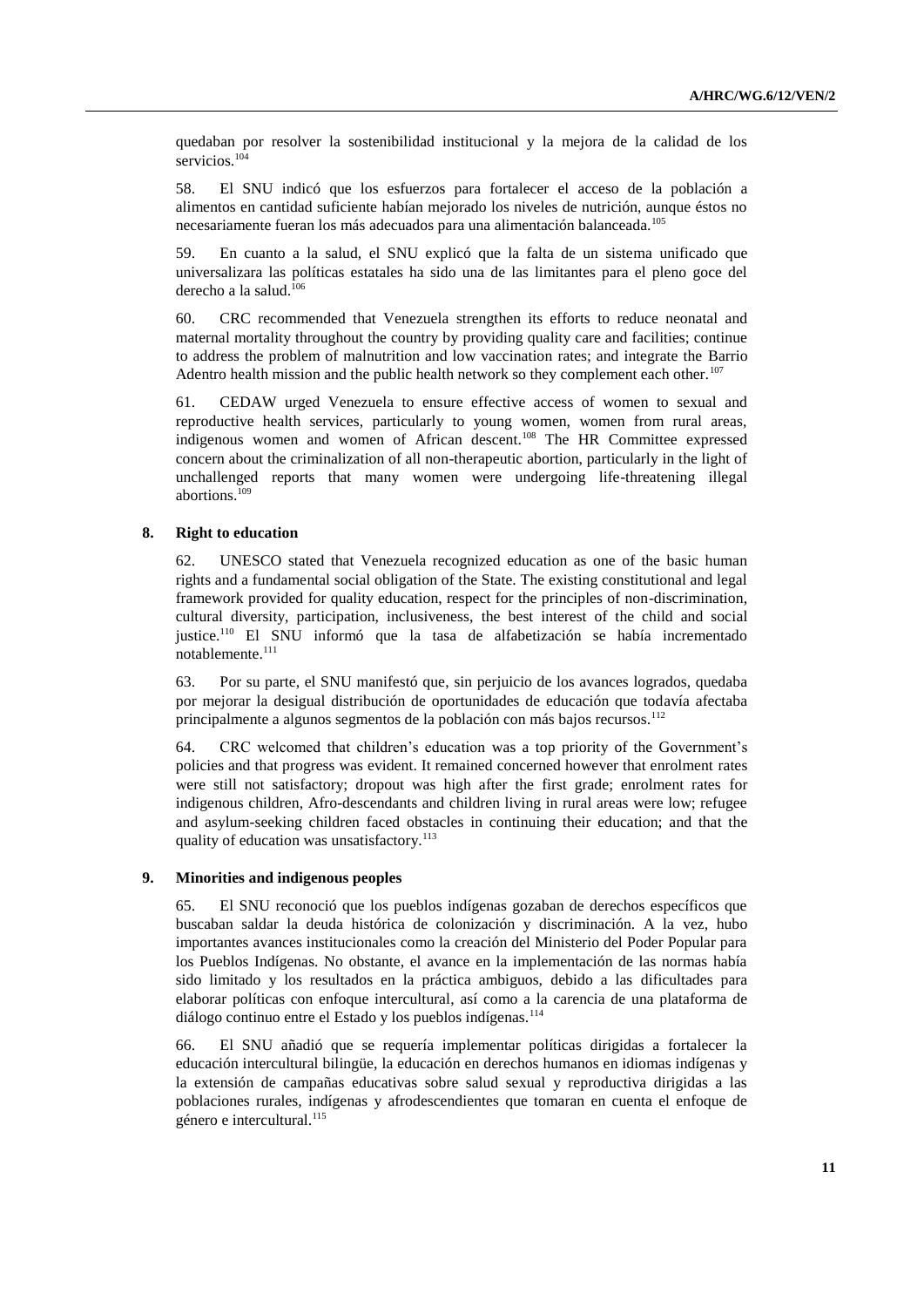67. CERD requested Venezuela to take efficient and urgent measures to end violence related to land conflicts, which mainly affected indigenous peoples and Afro-descendants, including the establishment of an independent monitoring mechanism to investigate such incidents to ensure that they do not go unpunished.<sup>116</sup> Furthermore, CERD took note of the efforts made by Venezuela to demarcate indigenous lands, but remained concerned that the effective ownership of indigenous lands and resources continued to be threatened and restricted by repeated aggression from individuals and private groups.<sup>117</sup>

68. CERD noted that the identity document issued to indigenous persons included the name of the ethnic group, the people and community to which such persons belonged, and requested Venezuela to ensure that the identity document for indigenous persons be based upon self-identification.<sup>118</sup>

69. El SNU observó que un importante avance para los afrodescendientes en Venezuela había sido la inclusión de su identificación, vía auto reconocimiento, en el Censo de Población y Vivienda 2011.<sup>119</sup>

#### **10. Migrants, refugees and asylum-seekers**

70. El SNU informó que el retraso en la aprobación del Reglamento de la Ley de Extranjería y Migración, que debía incluir claramente a refugiados y solicitantes de refugio, dificultaba la adecuada implementación de esta norma.<sup>120</sup> Adicionalmente, no existía un documento de política pública para atender la situación de las personas en necesidad de protección internacional (PNPI).<sup>121</sup> Además, la legislación interna no había recogido la definición ampliada de refugiado contenida en la Declaración de Cartagena sobre los Refugiados de 1984. Consecuentemente, muchas PNPI que habían huido de la violencia generalizada o de violaciones de derechos humanos no tenían acceso a la protección del Estado.<sup>122</sup>

71. En Venezuela los solicitantes de refugio y los refugiados tenían un acceso relativo a la educación y al mercado laboral por la falta de documentación y por la centralización de la emisión de documentación permanente en Caracas. El acceso de estos derechos para los migrantes irregulares estaba restringido por la falta de documentación.<sup>123</sup>

72. CRC recommended that Venezuela establish institutional agreements between the National Commission for Refugees and the child protection institutions and that it ensure rapid access to age-sensitive refugee status determination procedures and assistance for unaccompanied children.<sup>124</sup>

### **III. Achievements, best practices, challenges and constraints**

73. CERD noted with satisfaction that indigenous peoples were represented in the National Assembly with deputies elected by indigenous peoples in keeping with their traditions and customs.<sup>125</sup>

74. El SNU informó que el acceso al tratamiento del VIH/SIDA era universal y gratuito, garantizado y sin discriminación.<sup>126</sup>

75. El SNU informó que la inflación, la disminución del producto interno bruto y la tasa de desempleo afectaban los derechos económicos de la población ante el aumento de los precios y la aún insuficiente provisión de oportunidades de empleo. A esto había que añadir las inundaciones de finales de 2010, que ocasionaron más de 100.000 damnificados y muchas necesidades de emergencia, situación que presionó sobre otras prioridades de la agenda nacional pública.<sup>127</sup>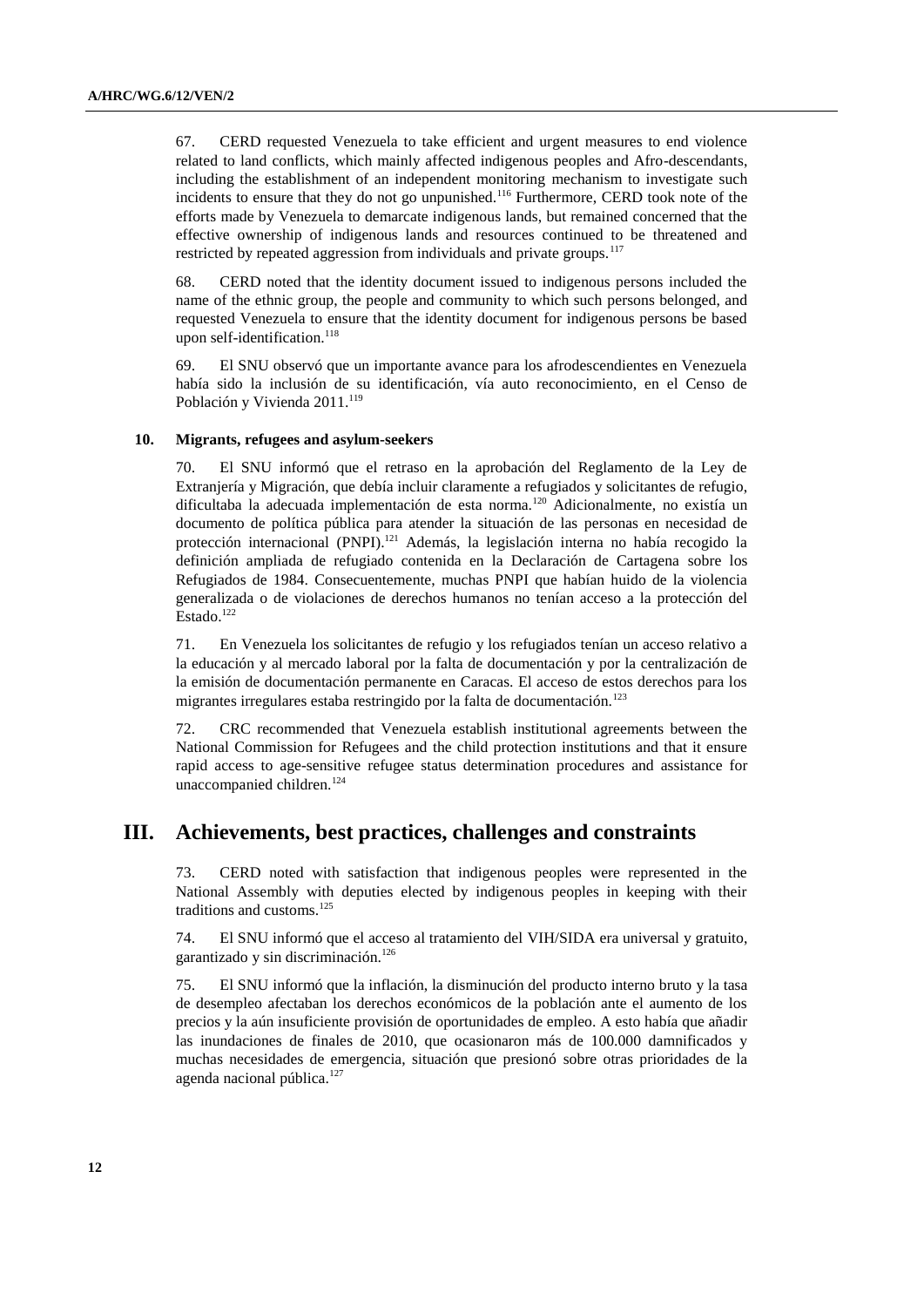76. El SNU señaló que, aunque se habían realizado importantes esfuerzos para garantizar el acceso a la información pública, era necesario mejorar los registros y estadísticas nacionales y poner esta información a disposición del público.<sup>128</sup>

77. CRC recommended that Venezuela seek technical assistance and cooperation from the Interagency Panel on Juvenile Justice.<sup>129</sup>

## **IV. Key national priorities, initiatives and commitments**

#### **Specific recommendations for follow-up**

78. CERD requested Venezuela to inform it within a year of the implementation of its recommendations contained in paragraphs 14 (disaggregated statistical data on the Afrodescendants), 18 (indigenous individuals or Afro-descendants murdered in land conflicts) and 19 (indigenous peoples of the upper Orinoco and the Casiquiare and Guainia-Río Negro) of the concluding observations.<sup>130</sup>

79. The HR Committee requested Venezuela to furnish, within one year, information on, inter alia, actions taken on recommendations related to torture (para. 8 of the concluding observations), police detention (para. 9), prisons (para. 11) and the status of the judiciary and due process  $(12-14)$ .<sup>131</sup> Four replies were received.<sup>132</sup>

80. El SNU formuló, entre otras, las siguientes recomendaciones:

a) Fortalecer sistemas de información, generar estadísticas adecuadas y establecer mecanismos de monitoreo sobre acciones destinadas a igualdad de género, soberanía alimentaria, niñez y adolescencia, medio ambiente, pueblos indígenas y afrodescendientes, PNPI, administración de justicia y seguridad ciudadana, a fin de facilitar la rendición de cuentas y la definición de políticas adecuadas;<sup>133</sup>

b) Aprobar una Ley Orgánica de reforma del Registro Civil así como legislación antidiscriminatoria y para el reconocimiento legal de las parejas del mismo sexo; 134

c) Aprobar el Reglamento de la Ley Orgánica Sobre el Derecho de las Mujeres a una Vida Libre de Violencia e introducir las reformas correspondientes en los Códigos Civil y Penal;<sup>135</sup>

d) Establecer el programa formativo de jueces en materia de derechos humanos como requisito para el ingreso y la permanencia en la carrera judicial; 136

e) Diseñar y aplicar políticas y programas de acceso a la justicia, con particular atención a las personas privadas de libertad, con ayuda del SNU y el ACNUDH;<sup>137</sup>

f) Generar espacios de diálogo con todos los integrantes de la sociedad organizada, independientemente de las tendencias políticas; 138

g) Mejorar los mecanismos necesarios para asegurar y ampliar la participación política de la mujer venezolana; 139

h) Aprobar la propuesta de Ley Orgánica de Salud dirigida a la consecución del Sistema Público Nacional de Salud;<sup>140</sup>

i) Documentar a todos los solicitantes de refugio y refugiados que se encuentren en el territorio venezolano garantizando el principio de no devolución y otras normas internacionales.<sup>141</sup>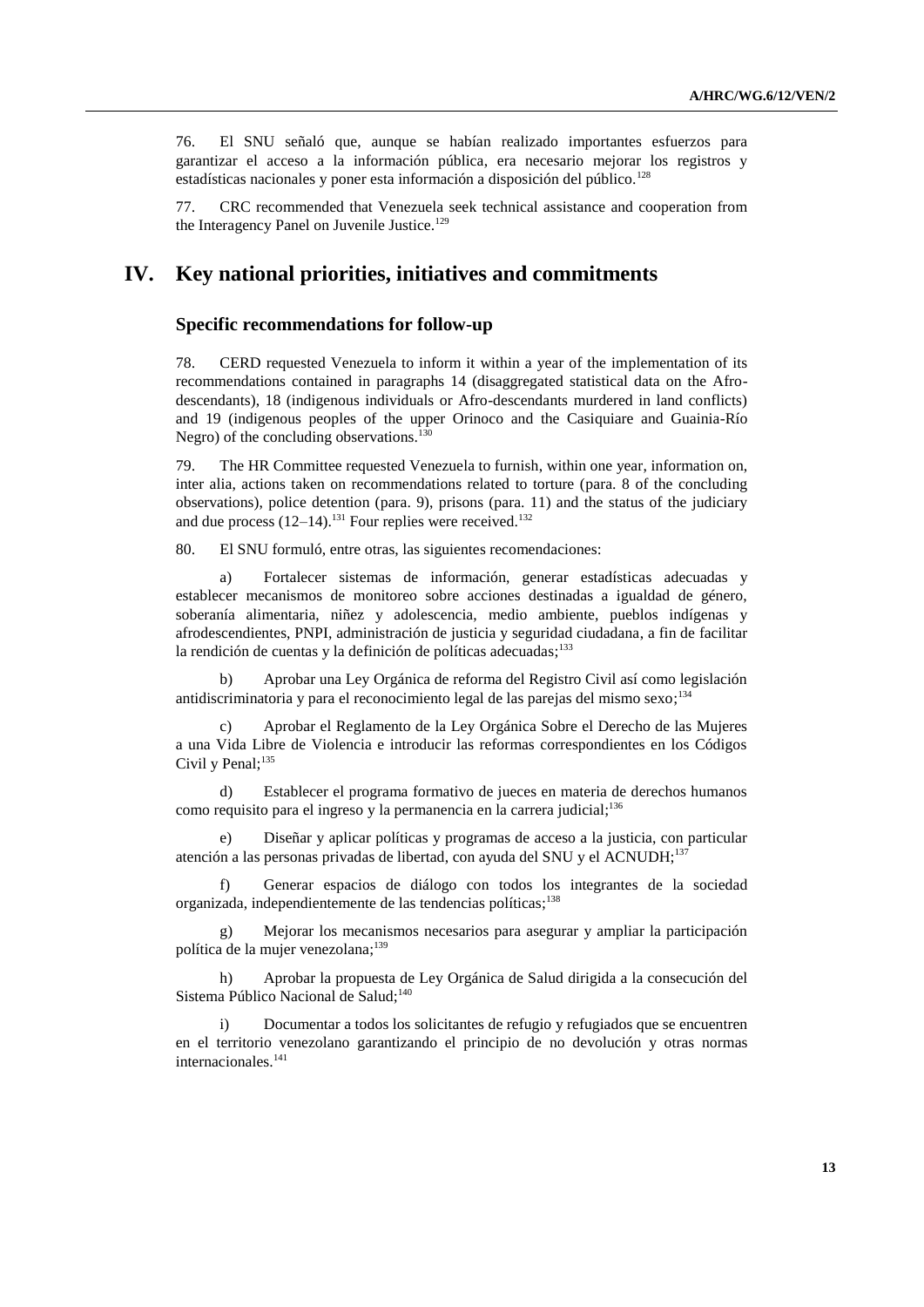# **V. Capacity-building and technical assistance**

N/A

#### *Notes*

- $1$  Unless indicated otherwise, the status of ratifications of instruments listed in the table may be found in *Multilateral Treaties Deposited with the Secretary-General: Status as at1 April 2009* (ST/LEG/SER.E/26), supplemented by the official website of the United Nations Treaty Collection database, Office of Legal Affairs of the United Nations Secretariat, http://treaties.un.org/.
- <sup>2</sup> The following abbreviations have been used for this document:

| <b>ICERD</b>      | International Convention on the Elimination of All Forms of Racial                  |
|-------------------|-------------------------------------------------------------------------------------|
|                   | Discrimination                                                                      |
| <b>ICESCR</b>     | International Covenant on Economic, Social and Cultural Rights                      |
| OP-ICESCR         | <b>Optional Protocol to ICESCR</b>                                                  |
| <b>ICCPR</b>      | International Covenant on Civil and Political Rights                                |
| <b>ICCPR-OP 1</b> | <b>Optional Protocol to ICCPR</b>                                                   |
| <b>ICCPR-OP 2</b> | Second Optional Protocol to ICCPR, aiming at the abolition of the death             |
|                   | penalty                                                                             |
| <b>CEDAW</b>      | Convention on the Elimination of All Forms of Discrimination against Women          |
| OP-CEDAW          | <b>Optional Protocol to CEDAW</b>                                                   |
| <b>CAT</b>        | Convention against Torture and Other Cruel, Inhuman or Degrading                    |
|                   | <b>Treatment or Punishment</b>                                                      |
| OP-CAT            | Optional Protocol to CAT                                                            |
| <b>CRC</b>        | Convention on the Rights of the Child                                               |
|                   | OP-CRC-AC Optional Protocol to CRC on the involvement of children in armed conflict |
| OP-CRC-SC         | Optional Protocol to CRC on the sale of children, child prostitution and child      |
|                   | pornography                                                                         |
| <b>ICRMW</b>      | International Convention on the Protection of the Rights of All Migrant             |
|                   | Workers and Members of Their Families                                               |
| <b>CRPD</b>       | Convention on the Rights of Persons with Disabilities                               |
| OP-CRPD           | <b>Optional Protocol to CRPD</b>                                                    |
| CED               | International Convention for the Protection of All Persons from Enforced            |
|                   | Disappearance.                                                                      |

- <sup>3</sup> Adopted by the General Assembly in its resolution 63/117 of 10 December 2008. Article 17, paragraph 1, of OP-ICESCR states that "The present Protocol is open for signature by any State that has signed, ratified or acceded to the Covenant".
- <sup>4</sup> Protocol to Prevent, Suppress and Punish Trafficking in Persons, Especially Women and Children, supplementing the United Nations Convention against Transnational Organized Crime.
- <sup>5</sup> 1951 Convention relating to the Status of Refugees and its 1967 Protocol, 1954 Convention relating to the Status of Stateless Persons and 1961 Convention on the Reduction of Statelessness.
- <sup>6</sup> Geneva Convention for the Amelioration of the Condition of the Wounded and Sick in Armed Forces in the Field (First Convention); Geneva Convention for the Amelioration of the Condition of Wounded, Sick and Shipwrecked Members of Armed Forces at Sea (Second Convention); Geneva Convention relative to the Treatment of Prisoners of War (Third Convention); Geneva Convention relative to the Protection of Civilian Persons in Time of War (Fourth Convention); Protocol Additional to the Geneva Conventions of 12 August 1949, and relating to the Protection of Victims of International Armed Conflicts (Protocol I); Protocol Additional to the Geneva Conventions of 12 August 1949, and relating to the Protection of Victims of Non-International Armed Conflicts (Protocol II); Protocol Additional to the Geneva Conventions of 12 August 1949, and relating to the Adoption of an Additional Distinctive Emblem (Protocol III). For the official status of ratifications, see Federal Department of Foreign Affairs of Switzerland, at
- www.eda.admin.ch/eda/fr/home/topics/intla/intrea/chdep/warvic.html. 7 International Labour Organization Convention No. 29 concerning Forced or Compulsory Labour; Convention No. 105 concerning the Abolition of Forced Labour; Convention No. 87 concerning Freedom of Association and Protection of the Right to Organise; Convention No. 98 concerning the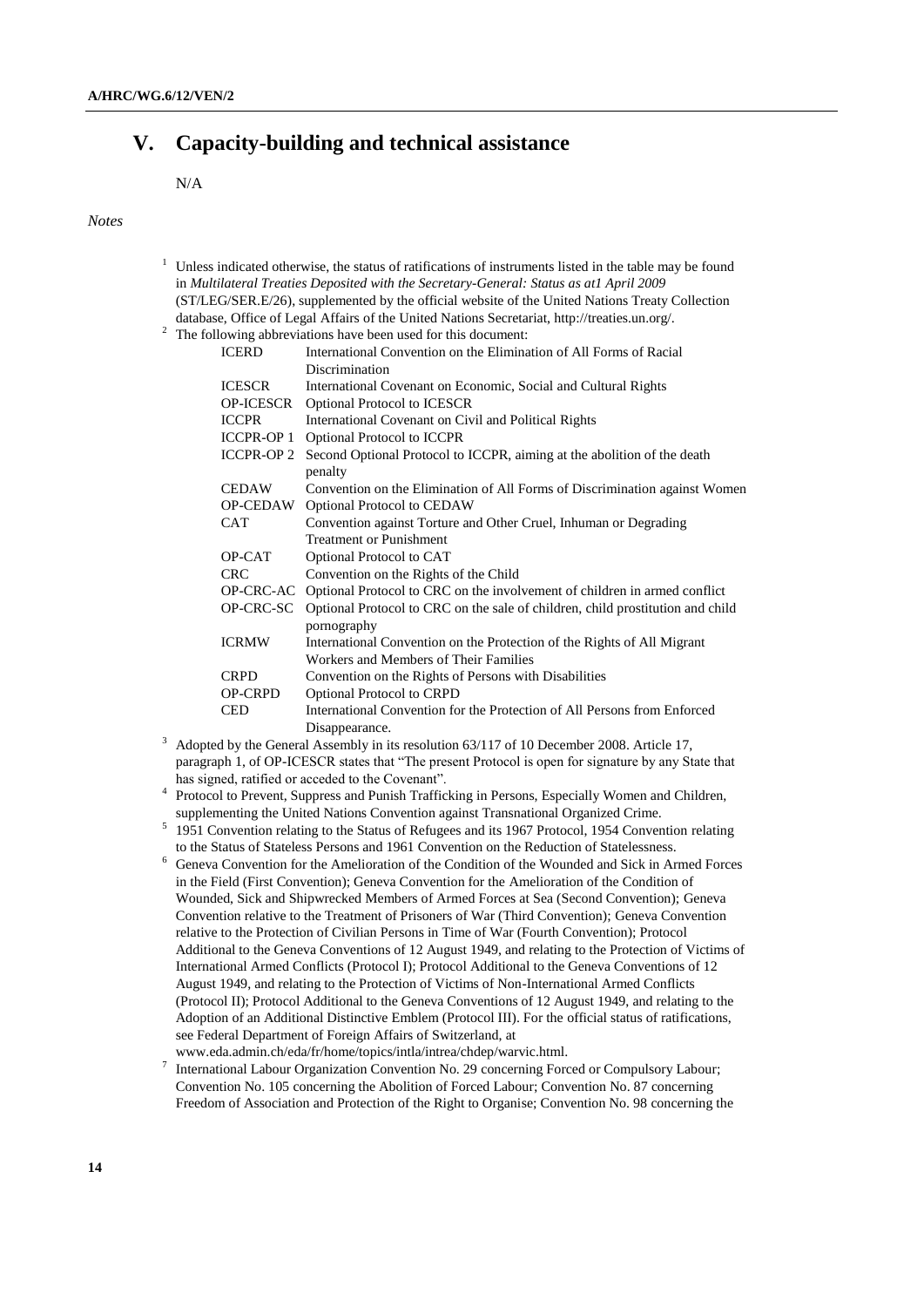Application of the Principles of the Right to Organise and to Bargain Collectively; Convention No. 100 concerning Equal Remuneration for Men and Women Workers for Work of Equal Value; Convention No. 111 concerning Discrimination in Respect of Employment and Occupation; Convention No. 138 concerning Minimum Age for Admission to Employment; Convention No. 182 concerning the Prohibition and Immediate Action for the Elimination of the Worst Forms of Child Labour.

- <sup>8</sup> Concluding observations of the Committee on the Elimination of Racial Discrimination (CERD/C/VEN/CO/18), para. 23.
- <sup>9</sup> Concluding observations of the Committee on the Elimination of Discrimination against Women (CEDAW/C/VEN/CO/6), para. 38.
- <sup>10</sup> UNCT submission to the UPR on the Bolivarian Republic of Venezuela, para. 5.
- <sup>11</sup> Concluding observations of the Committee on the Rights of the Child (CRC/C/VEN/CO/2), para. 57. <sup>12</sup> Concluding observations of the Committee on Economic, Social and Cultural Rights
- (E/C.12/1/Add.56), para. 21.
- <sup>13</sup> CEDAW/C/VEN/CO/6, para. 5.
- <sup>14</sup> CERD/C/VEN/CO/18, para. 4.
- <sup>15</sup> A/HRC/7/3/Add.2, para. 816. See also the concluding observations of the Committee against Torture (CAT/C/CR/29/2), para. 6.
- <sup>16</sup> A/HRC/7/3/Add.2, para. 820. See also the concluding observations of the HR Committee (CCPR/CO/71/VEN), para. 8.
- <sup>17</sup> For the list of national human rights institutions with accreditation status granted by the International Coordinating Committee of National Institutions for the Promotion and Protection of Human Rights (ICC), see A/HRC/16/77 of 3 February 2011, annex. See also the report and recommendations of the Subcommittee on Accreditation (A/HRC/10/55), annex II, para. 3.8.
- <sup>18</sup> CRC/C/VEN/CO/2, para. 17.
- <sup>19</sup> Ibid., para. 16.<br><sup>20</sup> CEPD/C/VEN
- CERD/C/VEN/CO/18, paras. 5-6.
- <sup>21</sup> UNCT submission to the UPR on the Bolivarian Republic of Venezuela, para. 8.
- $^{22}$  Ibid., para. 10.<br> $^{23}$  Ibid., para. 12.
- Ibid., para. 12.
- $24$  Ibid., para. 58.
- $25$  Ibid., para. 59.
- <sup>26</sup> CEDAW/C/VEN/CO/6, para. 7.
- $27$  CRC/C/VEN/CO/2, para. 11.
- <sup>28</sup> UNCT submission to the UPR on the Bolivarian Republic of Venezuela, para. 34.
- <sup>29</sup> The following abbreviations have been used for this document:

| <b>CERD</b>         | Committee on the Elimination of Racial Discrimination        |
|---------------------|--------------------------------------------------------------|
| <b>CESCR</b>        | Committee on Economic, Social and Cultural Rights            |
| <b>HR</b> Committee | Human Rights Committee                                       |
| <b>CEDAW</b>        | Committee on the Elimination of Discrimination against Women |
| <b>CAT</b>          | Committee against Torture                                    |
| <b>CRC</b>          | Committee on the Rights of the Child                         |
|                     |                                                              |

<sup>30</sup> CRC/C/VEN/CO/2, para. 82.

<sup>31</sup> The questionnaires referred to are those reflected in an official report by a special-procedure mandate holder issued between 1 January 2007 and 1 June 2011. Responses counted for the purposes of this section are those received within the relevant deadlines, and referred to in the following documents: (a) A/HRC/6/15, para. 7; (b) A/HRC/7/6, annex; (c) A/HRC/7/8, para. 35; (d) A/HRC/8/10, para. 120, footnote 48; (e) A/62/301, paras. 27, 32, 38, 44 and 51; (f) A/HRC/10/16 and Corr.1, footnote 29; (g) A/HRC/11/6, annex; (h) A/HRC/11/8, para. 56; (i) A/HRC/11/9, para. 8, footnote 1; (j) A/HRC/12/21, para. 2, footnote 1; (k) A/HRC/12/23, para. 12; (l) A/HRC/12/31, para. 1, footnote 2; (m) A/HRC/13/22/Add.4; (n) A/HRC/13/30, para. 49; (o) A/HRC/13/42, annex I; (p) A/HRC/14/25, para. 6, footnote 1; (q) A/HRC/14/31, para. 5, footnote 2; (r) A/HRC/14/46/Add.1; (s) A/HRC/15/31/Add.1, para. 6 – for list of responding States, see www.ohchr.org/EN/Issues/WaterAndSanitation/SRWater/Pages/ContributionsPSP.aspx; (t) A/HRC/15/32, para. 5; (u) A/HRC/16/44/Add.3; (v) A/HRC/16/48/Add.3, para. 5, endnote 2; (w)

A/HRC/16/51/Add.4; (x) A/HRC/17/38, see annex I.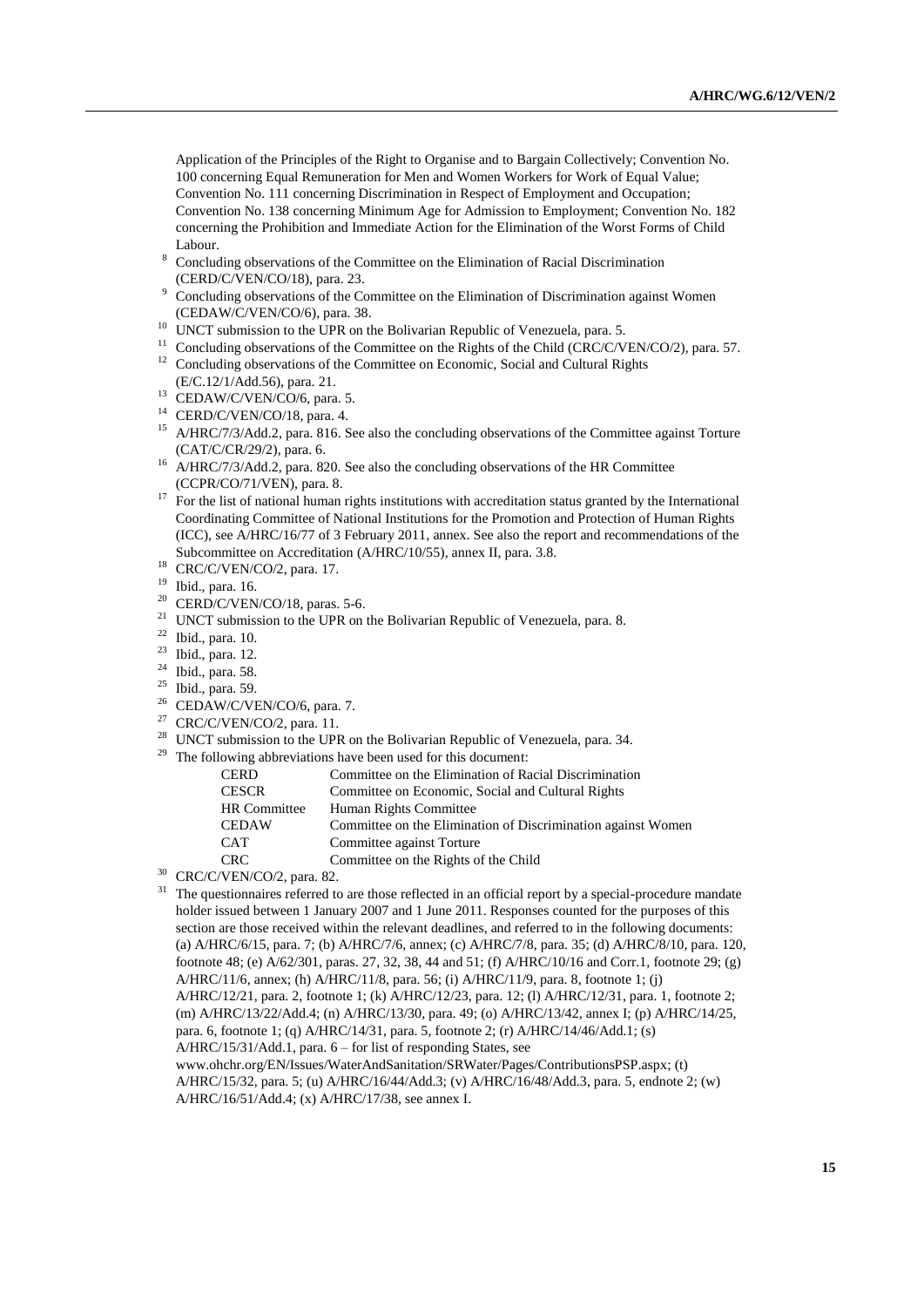- OHCHR, *High Commissioner's Strategic Management Plan 2010-2011* (Geneva), p. 89.
- Ibid. and OHCHR, *2010 Report*, p. 165.
- OHCHR, *2010 Report*, p. 165.
- OHCHR, *2009 Report: Activities and Results*, pp. 190 and 217.
- CEDAW/C/VEN/CO/6, paras. 23–24.
- Ibid., para. 16.
- CRC/C/VEN/CO/2, paras. 80–81.
- Ibid., para. 57.
- <sup>40</sup> UNCT submission to the UPR on the Bolivarian Republic of Venezuela, para. 47.
- A/HRC/7/3/Add.2 para. 818.
- CRC/C/VEN/CO/2, paras. 35–36.
- <sup>43</sup> ILO Committee of Experts on the Application of Conventions and Recommendations, Individual Observation concerning ILO Freedom of Association and Protection of the Right to Organise Convention, 1948 (No. 87), 2011, Geneva, doc. No. (ILOLEX) 062011VEN087, twenty-seventh paragraph.
- A/HRC/7/3/Add.2, para. 818.
- CAT/C/CR/29/2, para. 10. See also CAT/C/21/D/110/1998.
- CCPR/C/27/D/156/1983 and *Official Records of the General Assembly, Fifty-ninth Session, Supplement No. 40*, vol. I (A/59/40 (Vol. I)), pp. 149 and 157.
- <sup>47</sup> UNCT submission to the UPR on the Bolivarian Republic of Venezuela, para. 38.
- A/HRC/7/3/Add.2, para. 819.
- CCPR/CO/71/VEN, para. 11.
- CCPR/CO/71/VEN/Add.1.
- A/HRC/16/52/Add.1, para. 246.
- CRC/C/VEN/CO/2, paras. 43–44.
- CCPR/CO/71/VEN, para. 17.
- CEDAW/C/VEN/CO/6, paras. 25–26.
- CERD/C/VEN/CO/18, para. 19. See also ILO Committee of Experts on the Application of Conventions and Recommendations, Individual Direct Request concerning ILO Worst Forms of Child Labour Convention, 1999 (No. 182), 2008, Geneva, doc. No. (ILOLEX) 092008VEN182, twelfth paragraph.
- <sup>56</sup> ILO Committee of Experts on the Application of Conventions and Recommendations, Individual Observation concerning ILO Forced Labour Convention, 1930 (No. 29), 2007, Geneva, doc. No. (ILOLEX) 062007VEN029, second and third paragraphs.
- CRC/C/VEN/CO/2, para. 75.
- Ibid., paras. 70–71.
- Ibid., para. 55.
- Ibid., para. 73.
- <sup>61</sup> UNCT submission to the UPR on the Bolivarian Republic of Venezuela, para. 36.
- CCPR/CO/71/VEN, para. 13. For the Government response, see CCPR/CO/71/VEN/Add.5.
- A/HRC/14/26/Add.1, paras. 1169–1188.
- Ibid., para. 1208; see also paras. 1220–1229, and CCPR/CO/71/VEN, para. 14.
- CRC/C/VEN/CO/2, para. 77.
- Opinion 10/2009. See A/HRC/13/30/Add.1.
- A/HRC/16/47/Add.1, pp. 92–101, paras. 4, 7, 12, 49 and 50.
- Ibid., para. 25.
- See A/HRC/16/44/Add.1, paras. 2417–2434; A/HRC/16/52/Add.1, para. 245; A/HRC/14/26/Add.1, paras. 1230–1235.
- CERD/C/VEN/CO/18, para. 8.
- CRC/C/VEN/CO/2, paras. 27–28.
- CEDAW/C/VEN/CO/6, paras. 33–34.
- CCPR/CO/71/VEN, para. 18.
- <sup>74</sup> CRC/C/VEN/CO/2, para. 39.
- A/HRC/13/40/Add. 1, paras. 248–250.
- Ibid., paras. 251–257.
- UNESCO submission to the UPR on the Bolivarian Republic of Venezuela, para. 17.1.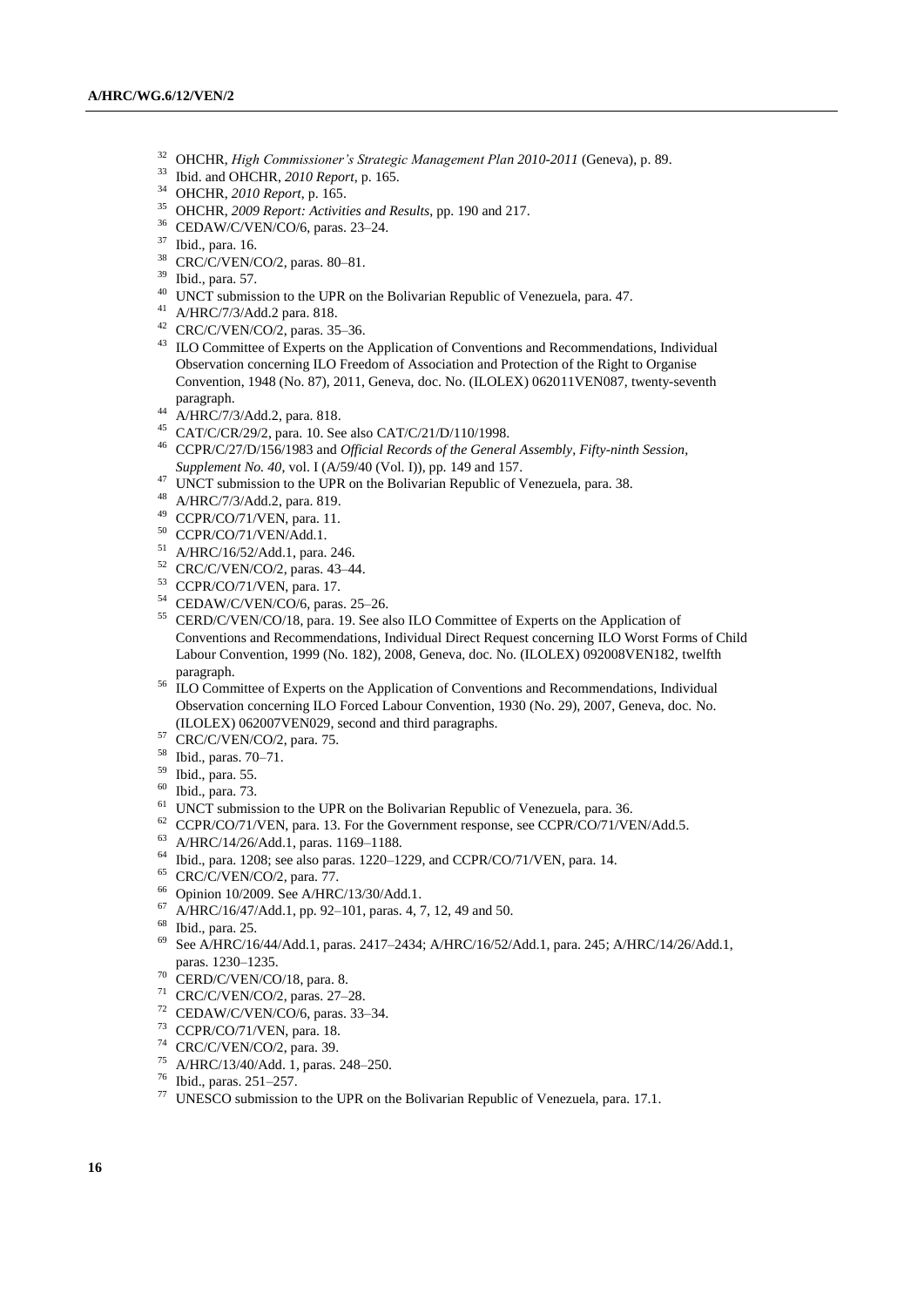- $^{78}$  Ibid., para. 17.3.<br> $^{79}$  Ibid. para. 17.4
- $^{79}$  Ibid., para. 17.4.
- $\frac{80}{81}$  Ibid., para. 17.7.
- $\frac{81}{82}$  Ibid., para. 17.5.
- $\frac{82}{83}$  Ibid., para. 31.
- A/HRC/14/23/Add.1.
- $^{84}$  Ibid., paras. 2606-2611.
- <sup>85</sup> Ibid., paras. 2623-2626.
- <sup>86</sup> Ibid., paras. 2612-2615.
- <sup>87</sup> Ibid., paras. 2627-2635.
- <sup>88</sup> Ibid., para. 2636.
- <sup>89</sup> UNESCO submission to the UPR on the Bolivarian Republic of Venezuela, para. 17.10.
- <sup>90</sup> CEDAW/C/VEN/CO/6, para. 19.
- <sup>91</sup> UNCT submission to the UPR on the Bolivarian Republic of Venezuela, para. 42.
- <sup>92</sup> CRC/C/VEN/CO/2, para. 37.
- <sup>93</sup> Ibid., paras. 41–42.
- <sup>94</sup> CERD/C/VEN/CO/18, para. 13.
- <sup>95</sup> ILO Committee of Experts on the Application of Conventions and Recommendations, Individual Observation concerning ILO Freedom of Association and Protection of the Right to Organise Convention, 1948 (No. 87), 2010, Geneva, doc. No. (ILOLEX) 062011VEN087, sixth and eighth paragraphs.
- 96 CCPR/CO/71/VEN, para. 27.
- <sup>97</sup> ILO Committee of Experts on the Application of Conventions and Recommendations, Individual Observation concerning ILO Discrimination (Employment and Occupation) Convention, 1958 (No. 111), 2010, Geneva, doc. No. (ILOLEX) 062010VEN111, eighth paragraph.
- <sup>98</sup> UNCT submission to the UPR on the Bolivarian Republic of Venezuela, para. 33.<br><sup>99</sup> U.O.Committee of Europts on the Application of Conventions and Becommondation
- ILO Committee of Experts on the Application of Conventions and Recommendations, Individual Observation concerning ILO Freedom of Association and Protection of the Right to Organise Convention, 1948 (No. 87), 2011, Geneva, doc. No. (ILOLEX) 062011VEN087, thirty-seventh paragraph.
- 100 CEDAW/C/VEN/CO/6, para. 29.
- <sup>101</sup> CRC/C/VEN/CO/2, para. 64.
- <sup>102</sup> The Bolivarian Republic of Venezuela, UNDAF 2009-2013, para. 24. Available from [www.undg.org/docs/9751/MANUD-DOCUMENTO-COMPLETO.doc.](http://www.undg.org/docs/9751/MANUD-DOCUMENTO-COMPLETO.doc)
- <sup>103</sup> CERD/C/VEN/CO/18, para. 17.
- <sup>104</sup> UNCT submission to the UPR on the Bolivarian Republic of Venezuela, para. 12.
- <sup>105</sup> Ibid., para. 18.
- <sup>106</sup> Ibid., para. 23.
- <sup>107</sup> CRC/C/VEN/CO/2, para. 59.
- <sup>108</sup> CEDAW/C/VEN/CO/6, para. 32.
- <sup>109</sup> CCPR/CO/71/VEN, para. 19.
- <sup>110</sup> UNESCO submission to the UPR on the Bolivarian Republic of Venezuela, para. 7.1.
- <sup>111</sup> UNCT submission to the UPR on the Bolivarian Republic of Venezuela, para. 27.
- <sup>112</sup> Ibid., para. 30.
- <sup>113</sup> CRC/C/VEN/CO/2, para. 66.
- <sup>114</sup> UNCT submission to the UPR on the Bolivarian Republic of Venezuela, para. 43. See also CCPR/CO/71/VEN, para. 28.
- <sup>115</sup> UNCT submission to the UPR on the Bolivarian Republic of Venezuela, para. 45.
- <sup>116</sup> CERD/C/VEN/CO/18, para. 18.
- <sup>117</sup> Ibid., para. 20. See also A/HRC/12/34/Add.1, paras. 448–465 and E/C.12/1/Add.56, para. 12.
- <sup>118</sup> CERD/C/VEN/CO/18, para. 15. See also ILO Committee of Experts on the Application of Conventions and Recommendations, Individual Direct Request concerning Indigenous and Tribal Peoples Convention, 1989 (No. 169), 2010, Geneva, doc. No. (ILOLEX) 092010VEN169, para. 1.
- <sup>119</sup> UNCT submission to the UPR on the Bolivarian Republic of Venezuela, para. 45.
- <sup>120</sup> Ibid., paras. 60–61.
- <sup>121</sup> Ibid., para. 67.